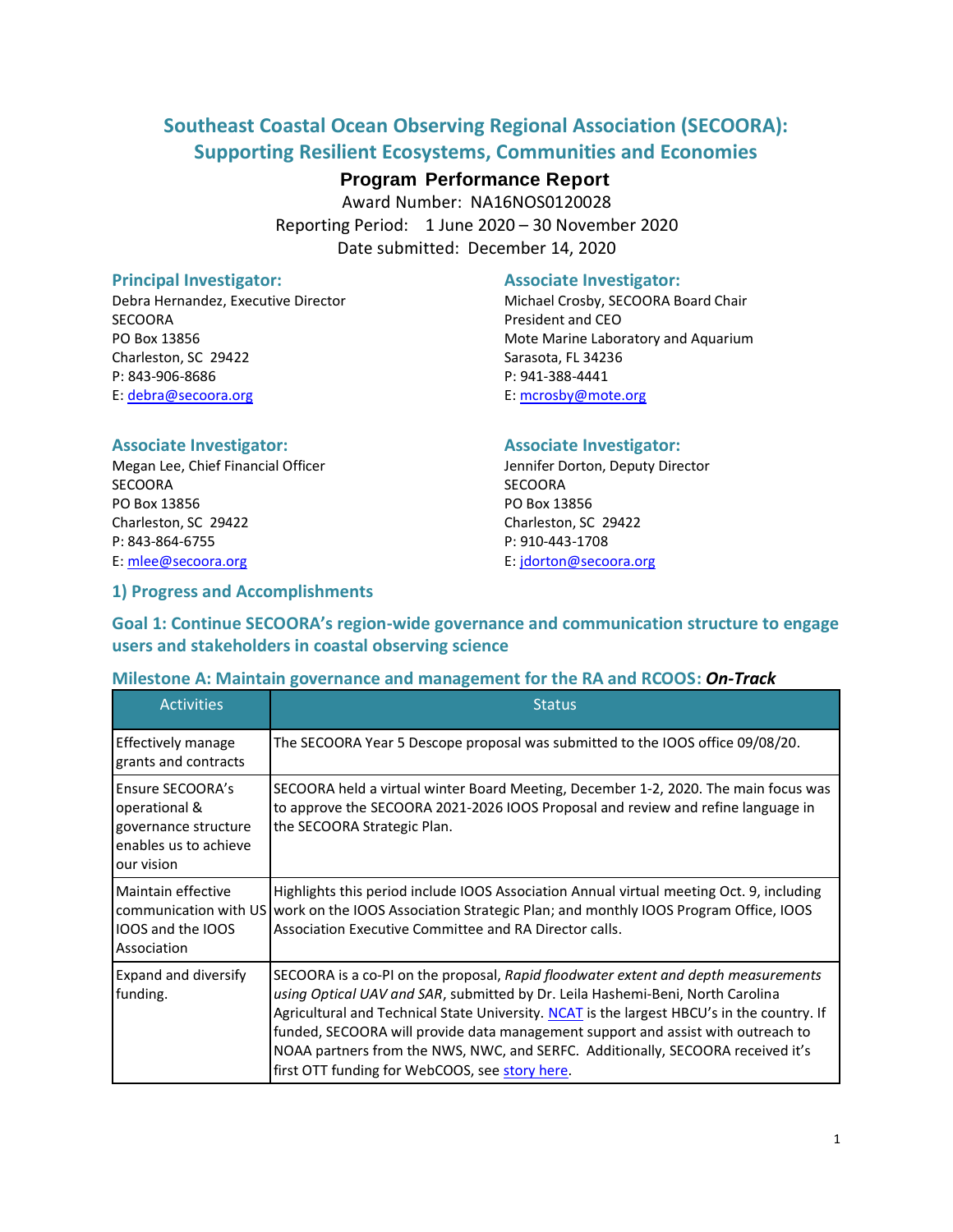| <b>Activities</b>   | <b>Status</b>                                                                                                                                                                                                                                                                                                                                                                  |
|---------------------|--------------------------------------------------------------------------------------------------------------------------------------------------------------------------------------------------------------------------------------------------------------------------------------------------------------------------------------------------------------------------------|
| Update and maintain | SECOORA has revised its Regional Coastal Ocean Observing System Strategic Operational<br>SECOORA's RCOOS Plan   Plan (RCOOS plan). The new plan covers the period 2020 – 2025 and was used to guide<br>the SECOORA proposal writing process for the 2021 - 2026 IOOS proposal. The RCOOS<br>plan will undergo and annual review by the SECOORA Science Committee in Feb. 2021. |

## **Milestone B: Engage users and other stakeholders to prioritize investments:** *On-Track*

| <b>Activities</b>                                                                                               | <b>Status</b>                                                                                                                                                                                                                                                                                                                                                                                                                                                                                                                                                                                                                                                                                                                                                                                                                                                                                                                                   |
|-----------------------------------------------------------------------------------------------------------------|-------------------------------------------------------------------------------------------------------------------------------------------------------------------------------------------------------------------------------------------------------------------------------------------------------------------------------------------------------------------------------------------------------------------------------------------------------------------------------------------------------------------------------------------------------------------------------------------------------------------------------------------------------------------------------------------------------------------------------------------------------------------------------------------------------------------------------------------------------------------------------------------------------------------------------------------------|
| Improve web-based<br>information system and<br>web presence                                                     | SECOORA continues to track website usage with Google Analytics. There was a 28%<br>increase in website sessions on secoora.org (from 35,382 to 45,456) this period. Data<br>portal sessions (portal.secoora.org) have decreased 21% in the reporting period (from<br>5,340 to 4,228). Two hurricane pages were developed during this time period: Eyes on<br>Eta: Data Resources and Eyes on Isaias: Data Resources.                                                                                                                                                                                                                                                                                                                                                                                                                                                                                                                            |
| Identify and promote<br>opportunities for non-<br>members to engage in<br>SECOORA activities and<br>initiatives | SECOORA hosted 3 webinars as part of the Coastal Ocean Observing in Your Community<br>series and over 245 participants tuned in. Click here for recorded webinars.<br>Dr. Steven Murawski, Chad Lembke, Sarah Grasty, and Alex Ilich, all from University<br>of South Florida College of Marine Science, presented "Establishing Baselines for<br>Benthic Habitat and Fish Populations on the West Florida Shelf via the Power of<br>Combined Visual and Acoustic Technologies." 111 attendees.<br>Dr. Eric Montie, University of South Carolina Beaufort, presented the webinar<br>٠<br>"What's all that racket! Estuarine soundscapes in South Carolina." 61 attendees.<br>Dr. Robert Weisberg, University of South Florida College of Marine Science,<br>$\bullet$<br>presented "Observations at the West Florida Shelf Pressure Point: How the Pressure<br>Point Affects both the Shelf and the Gulf of Mexico Loop Current." 74 attendees. |
| Implement an effective<br>outreach strategy                                                                     | SECOORA's outreach strategy is based on Strategic Plan goals and the Fundraising<br>Strategy. Primary marketing and outreach mechanisms are e-newsletters, e-mails, social-<br>media, and the website. During this period subscription to the newsletter increased by<br>12% (from 1,136 to 1,284) and three newsletter were distributed (June, July, October);<br>Facebook "likes" have grown 6% (from 485 to 513); and, Twitter "followers" have grown<br>11% (from 741 to 820). SECOORA shared approximately 76 Facebook posts and 206<br>Twitter "tweets", referring a combined 1,052 sessions to the SECOORA website<br>(increasing 31% from 802 to 1,052) and 25 stories were published on the website<br>(www.secoora.org/news).                                                                                                                                                                                                         |
| Support citizen science<br>opportunities                                                                        | No updates on citizen science during this reporting period.                                                                                                                                                                                                                                                                                                                                                                                                                                                                                                                                                                                                                                                                                                                                                                                                                                                                                     |
| Engage students in<br>problem solving using<br>ocean observing data                                             | In October, two USF undergraduate classes participated in outside (COVID safe) field<br>trips to the Clam Bayou station. The students learned why the data are important for<br>environmental monitoring (see story). The Clam Bayou station is a partnership between<br>YSI Xylem, SECOORA, and USF COMPS. Over 325 students have been taught through this<br>partnership since it began in 2014.                                                                                                                                                                                                                                                                                                                                                                                                                                                                                                                                              |
|                                                                                                                 | Mote Marine Laboratory & Aquarium created a new interactive, educational exhibit<br>about the sounds of the ocean. This exhibit builds on the work of Mote's Dr. James<br>Locascio, who's research focuses on identification of biological, geophysical, and<br>anthropogenic sounds (see story).                                                                                                                                                                                                                                                                                                                                                                                                                                                                                                                                                                                                                                               |
|                                                                                                                 | In June 2020, the winners of three SECOORA Student awards were announced. See<br>stories below.                                                                                                                                                                                                                                                                                                                                                                                                                                                                                                                                                                                                                                                                                                                                                                                                                                                 |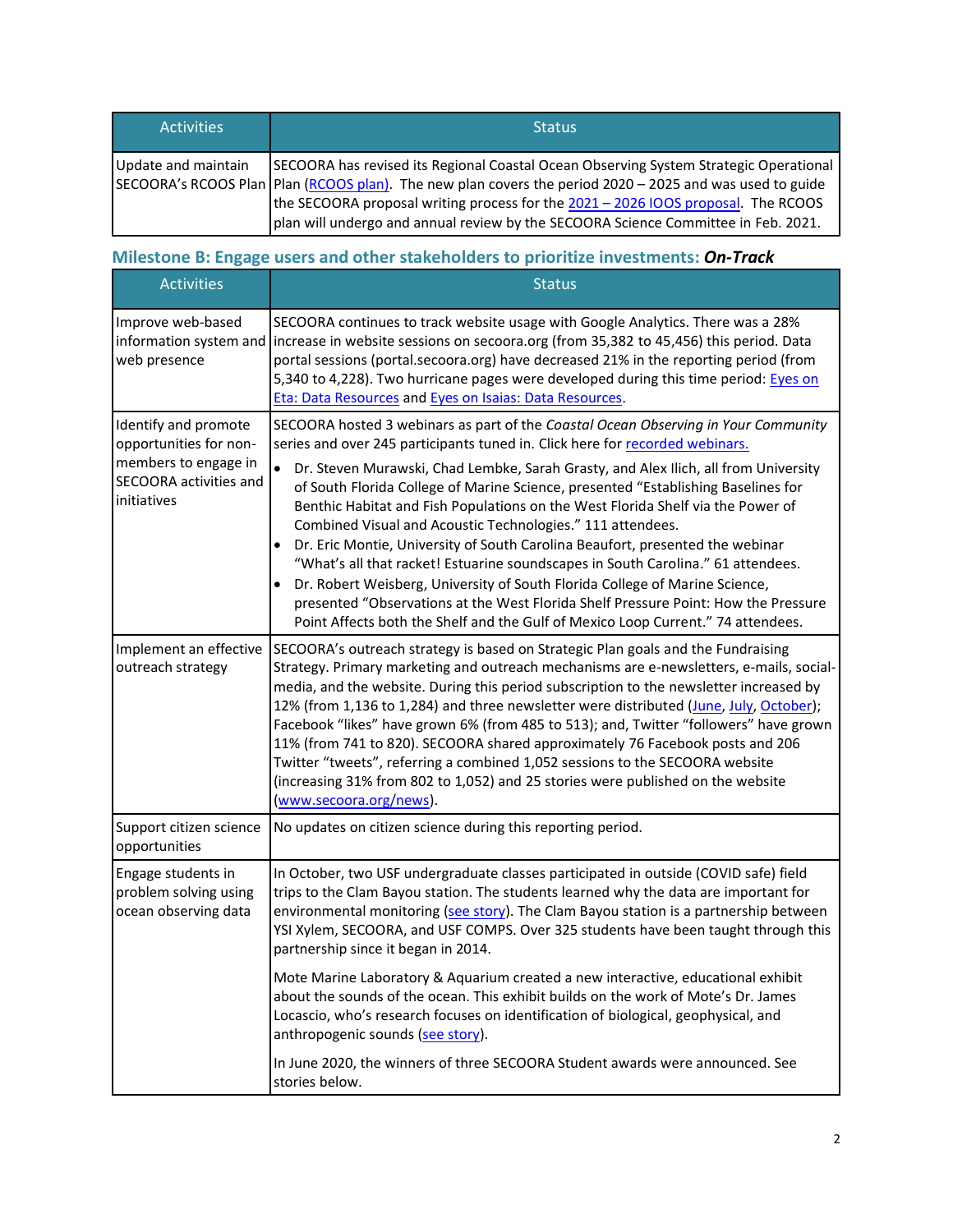| <b>Activities</b> | <b>Status</b>                                                                                                                                                                                                                                                                                                                                                                                |
|-------------------|----------------------------------------------------------------------------------------------------------------------------------------------------------------------------------------------------------------------------------------------------------------------------------------------------------------------------------------------------------------------------------------------|
|                   | Student funded to research the effects of temperature, habitat, and prey<br>resources on fish movement in South Florida<br>Announcing the Vembu Subramanian Ocean Scholarship Winner - Julie Vecchio,<br><b>PhD</b><br>Meet the 2020 Data Challenge Winner- Douglas Cahl from the University of<br>$\bullet$<br><b>South Carolina</b>                                                        |
|                   | The winner of SECOORA's curriculum RFP is Katy Smith from the University of Georgia<br>Marine Extension and Georgia Sea Grant. The project, Water Shapes Our Planet and Our<br>Lives, will construct a comprehensive fourth grade, virtual-learning science unit on the<br>water cycle, weather, climate and natural processes that shape the Earth's coasts and<br>communities (see story). |
|                   | See page 12 for NOAA Hollings Scholars updates.                                                                                                                                                                                                                                                                                                                                              |

## **Milestone C: Provide DMAC infrastructure to enable collaboration and decision-making (SECOORA and Axiom Data Science, LLC):** *On-track*

| <b>Activities</b>                                                                                                                                                         | <b>Status</b>                                                                                                                                                                                                                                                                                                                                                                                                                                                                                                                                                                                                                                                                                                                                                                                                                                                                                                                                                                                                                                                                                                                                                                                                                                                                                                                                                                                                                                                                                                                                                           |  |  |  |  |
|---------------------------------------------------------------------------------------------------------------------------------------------------------------------------|-------------------------------------------------------------------------------------------------------------------------------------------------------------------------------------------------------------------------------------------------------------------------------------------------------------------------------------------------------------------------------------------------------------------------------------------------------------------------------------------------------------------------------------------------------------------------------------------------------------------------------------------------------------------------------------------------------------------------------------------------------------------------------------------------------------------------------------------------------------------------------------------------------------------------------------------------------------------------------------------------------------------------------------------------------------------------------------------------------------------------------------------------------------------------------------------------------------------------------------------------------------------------------------------------------------------------------------------------------------------------------------------------------------------------------------------------------------------------------------------------------------------------------------------------------------------------|--|--|--|--|
| <b>IOOS DMAC standards</b><br>compliance and<br>implementation of<br>Data Management,<br>Products, and Services.<br>(Axiom Data Science,<br>LLC, Showalter and<br>Wilcox) | SECOORA follows the IOOS recommended standards-based services and requirements<br>to ingest, manage, and provide access to all our funded data streams (in-situ, remotely<br>sensed and numerical models). See portal.secoora.org. Progress during this period:<br>Maintain IOOS compliant services and applications for integration with national<br>$\bullet$<br>products. Updated THREDDS (4.6.14 -> 4.6.15) and ERDDAP (1.82 -> 2.02).<br>THREDDS 4.6.15 - https://thredds.secoora.org<br>$\circ$<br>ERDDAP 2.02 - https://erddap.secoora.org<br>$\circ$<br>SECOORA ISO WAF - https://thredds.secoora.org/iso<br>$\circ$<br>NCEI Archive - https://ncei.axiomdatascience.com/secoora/<br>$\circ$<br>Expanded SECOORA data portal holdings to include:<br>Ingested CORMP (MSBN-S) Masonboro Island, NC<br>$\circ$<br>Ingestion of historic data from USF CMS COMPS C14, C16, C17 (funded by<br>$\circ$<br>SEACOOS), C18 and C19<br>University of North Carolina Wilmington Center for Marine Science<br>$\circ$<br>(UNCW-CMS) (BOTTOMS-UP) uploaded to Research Workspace<br>Coastal Data Information Program (CDIP) stations pulled directly from<br>$\circ$<br>CDIP into the portal<br>Ingested data from Indian River Lagoon (FAU HBOI)<br>$\circ$<br>Submission of 30 sensor feeds to NCEI for long-term preservation. Submitted 9 new<br>٠<br>glider missions to the IOOS Glider DAC (angus-20201115T0000, franklin-<br>20201104T0000, sam-20201008T0000, stella-20201014T0000, franklin-<br>20200918T0000, sam-20200821T0000, pelagia-20200826T0000, franklin- |  |  |  |  |
|                                                                                                                                                                           | 20200729T0000, sam-20200716T0000)<br>Maintained the Glider System for the management SECOORA glider assets. The<br>$\bullet$<br>SECOORA glider data was updated for visualization in the portal (here), as well as<br>submitted to the DAC. Progress was made in collaboration with SECOORA, IOOS,<br>and Rutgers towards resolving issues with submitting the corrected, delayed mode<br>data with the DAC and providing the DAC with raw science/flight files in the future.<br>Developed a Station Observatory data product that allows end users to access<br>٠<br>SECOORA funded station data in a more user-friendly way. This included                                                                                                                                                                                                                                                                                                                                                                                                                                                                                                                                                                                                                                                                                                                                                                                                                                                                                                                           |  |  |  |  |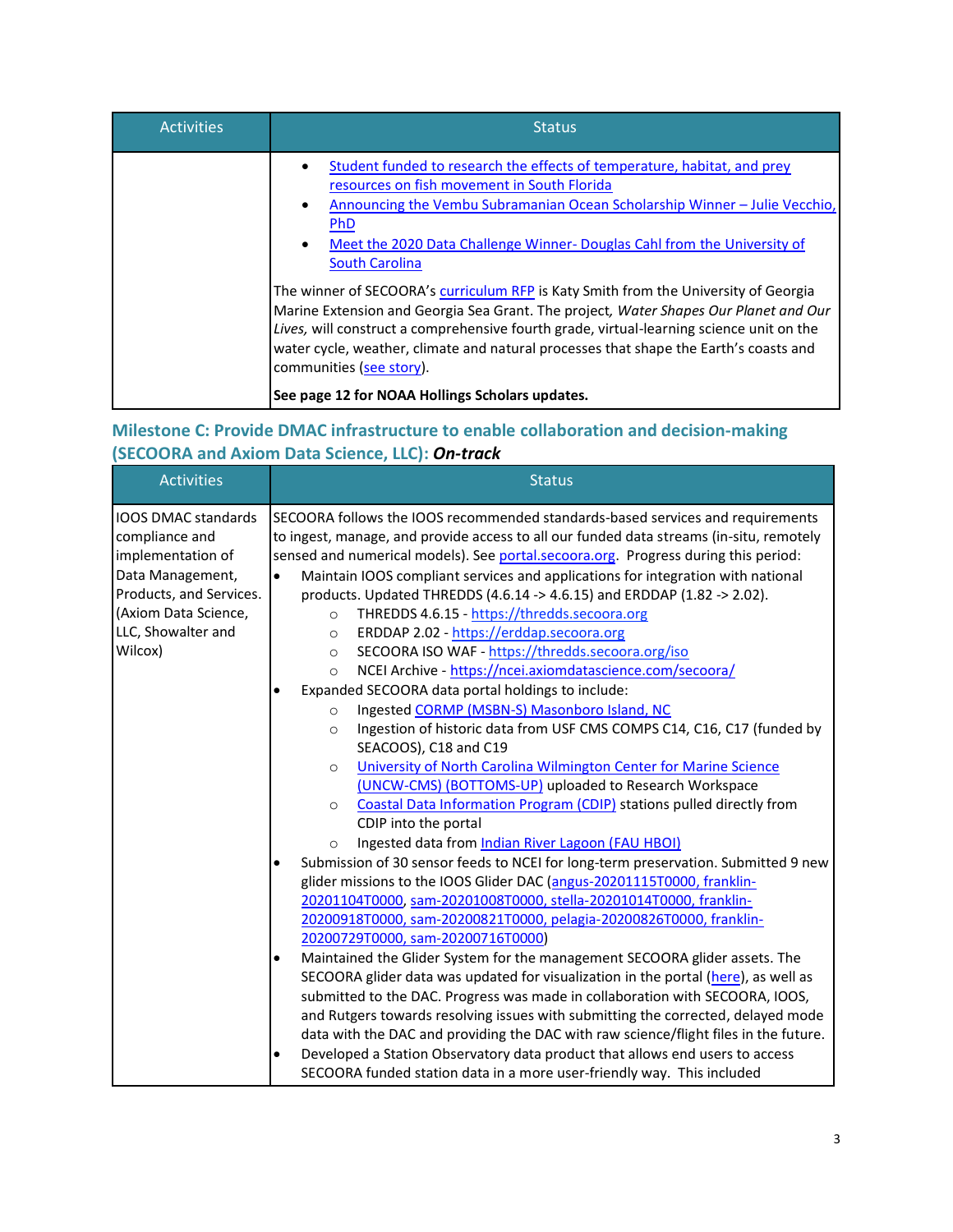| <b>Activities</b>                                                   | <b>Status</b>                                                                                                                                                                                                                                                                                                                                                                                                                                                                                                                                                                                                                                                                                                                                                                                                                                                                                                                                                                                                                                                 |
|---------------------------------------------------------------------|---------------------------------------------------------------------------------------------------------------------------------------------------------------------------------------------------------------------------------------------------------------------------------------------------------------------------------------------------------------------------------------------------------------------------------------------------------------------------------------------------------------------------------------------------------------------------------------------------------------------------------------------------------------------------------------------------------------------------------------------------------------------------------------------------------------------------------------------------------------------------------------------------------------------------------------------------------------------------------------------------------------------------------------------------------------|
|                                                                     | development of station landing pages to access and display end products, including<br>a visual summary of data availability in the region.<br>Supported the WebCAT application (http://secoora.org/webcat). Kicked off<br>WebCOOS project and worked with team to develop user/camera requirements<br>and outreach materials for camera providers.<br>The SECOORA PIs annually review and update their individual DMAC Plans. The<br>$\bullet$<br>most recent version of the DM plans are part of the overall SECOORA Certification<br>documents and can be found here: https://secoora.org/wp-<br>content/uploads/2020/12/F-APPENDIX F FundedDataStreamsInventory.pdf<br><b>FACT Network:</b><br>$\bullet$<br>o Supported the OTN FACT Node at SECOORA, which includes progress towards<br>making the FACT data discoverable through the IOOS Animal Telemetry<br>Network data portal.<br>Environmental datasets from 5 different tagging projects were uploaded into<br>$\circ$<br>the RW for ingestion into the SECOORA data system and into the FACT map. |
| Maintenance of DMAC<br>infrastructure<br>(hardware and<br>software) | The Axiom data system is the backbone of the cyber infrastructure that is leveraged to<br>acquire, archive, and share SECOORA data and information products. The open-source<br>interoperability and data stewardship systems of the SECOORA infrastructure were<br>maintained to provide full-lifecycle data management services. Axiom maintained<br>ongoing continuous performance of the SECOORA data system following IOOS DMAC<br>guidelines. Additionally, Axiom completed a data center expansion, which included four<br>new racks, 10 Gb internet connection, 10 Gb ethernet network, Ansible 2.9 upgrade,<br>and additional new generation hardware (compute blades and storage cluster).<br>Technical scoping and experimentation were done with new storage technologies<br>(Ceph, using S3 compt APIs more) for system optimization. Server<br>building/bootstrapping processes were improved, and Docker image store was<br>compressed using multi-stage builds.                                                                               |
| <b>Establishment and</b><br>release of new<br><b>SECOORA Portal</b> | Frontend and backend work occurred to develop features for the v2.13 data portal<br>release, scheduled for mid-December. Changes include custom map drawing and print<br>tools, display of instrument narratives on station pages, improved dataset download,<br>and brush time selection for timeseries charts. Additionally, work was completed to<br>add time zone support to the portal backend, including formatting, time zone<br>switching, and state saving implementations. Effort is underway to develop frontend<br>capability for migrating time zone selector into the unit management system.                                                                                                                                                                                                                                                                                                                                                                                                                                                   |
| QARTOD<br>Implementation                                            | During this performance period, basic QARTOD tests were applied for 115 real-time and<br>historical timeseries datasets that are accessible through the SECOORA data portal.<br>Quality flags are summarized on both the station and sensor pages within the portal for<br>visual exploration. In addition, the documentation of the test code and thresholds are<br>displayed on sensor pages (example) with links available to the 1.0 version QARTOD<br>GitHub library. The qc codebase for the Argo Quality Control Manual for CTD and<br>Trajectory Data tests, including location test, range test, spike test, and speed tests<br>were created and merged into the joos qc library for integration into the SECOORA<br>data system. The metadata attributes were updated to include quality flags for the test<br>types.                                                                                                                                                                                                                               |
| Address 10<br>requirements per<br>NOAA IOOS Contribute<br>Data Page | See Appendix A                                                                                                                                                                                                                                                                                                                                                                                                                                                                                                                                                                                                                                                                                                                                                                                                                                                                                                                                                                                                                                                |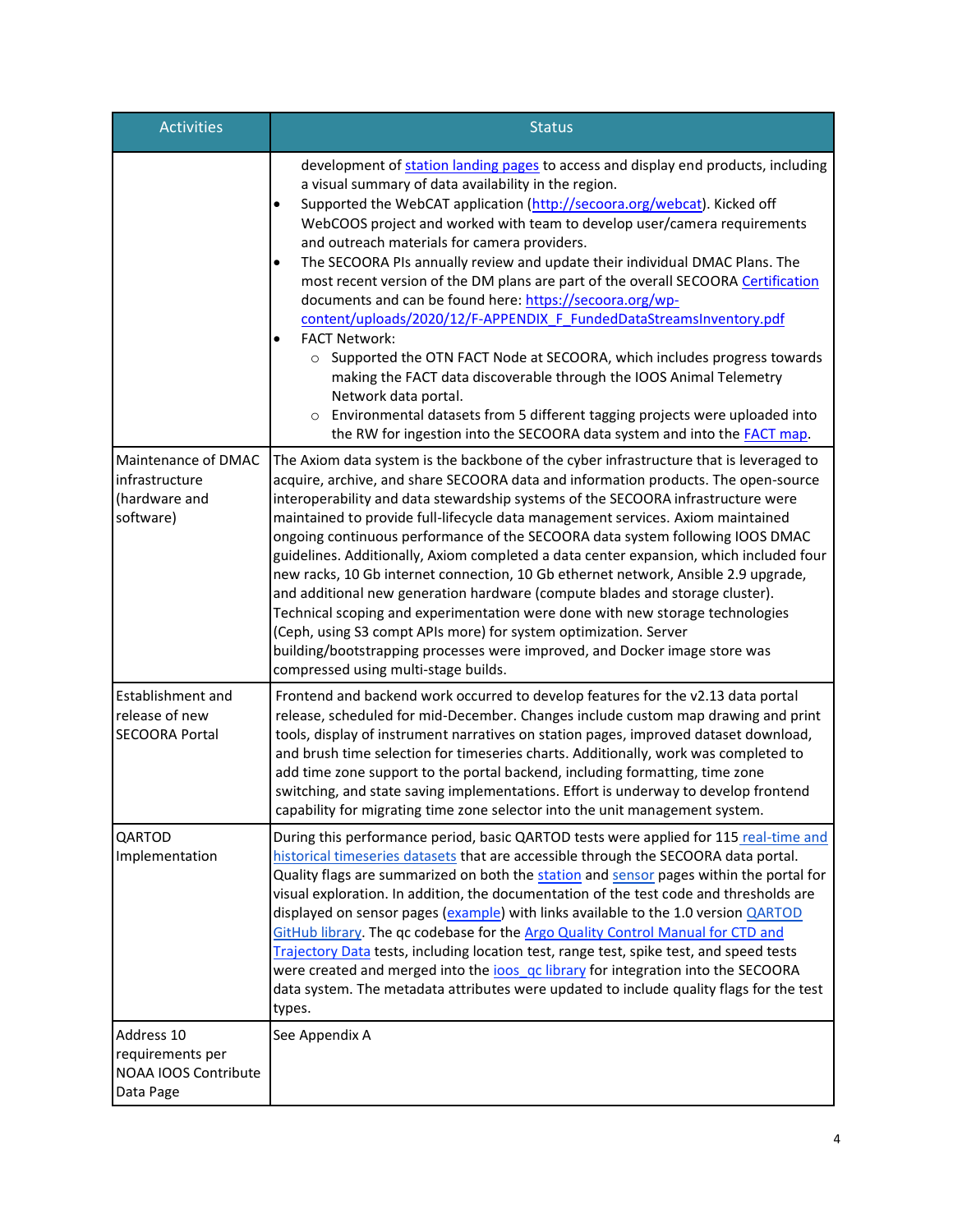# **Goal 2: Maintain existing core observation investments in the region**

| Institution/Contractor                                                                                                                                                                                 | <b>Status</b>                                                                                                                                                                                                                                                                                                                                                                                                                                                                                                                                                                                                                                                                                                                                                                                                                                                                                                                                   |
|--------------------------------------------------------------------------------------------------------------------------------------------------------------------------------------------------------|-------------------------------------------------------------------------------------------------------------------------------------------------------------------------------------------------------------------------------------------------------------------------------------------------------------------------------------------------------------------------------------------------------------------------------------------------------------------------------------------------------------------------------------------------------------------------------------------------------------------------------------------------------------------------------------------------------------------------------------------------------------------------------------------------------------------------------------------------------------------------------------------------------------------------------------------------|
| University of South<br>Florida (USF) (Weisberg,<br>Merz)<br>All HFR sites On-Track                                                                                                                     | USF continues to operate and maintain 3 CODAR HFR sites (Naples, Venice and<br>Redington Shores) and 2 WERA HFR sites (Venice and Ft. DeSoto Park) which overlook<br>the USF mooring array. Data are sent to SECOORA, NOAA NDBC, and the IOOS HFR<br>CORDC network for integration, display, and dissemination. Plots of the data are also<br>posted on the USF COMPS Ocean Circulation Group website<br>(http://ocgweb.marine.usf.edu). All radars performed well this reporting period with<br>the exception of the Redington Shores CODAR (up-time 37%) due to low offshore energy<br>conditions.                                                                                                                                                                                                                                                                                                                                            |
| University of Georgia<br>(UGA), Skidaway<br>Institute of<br>Oceanography (SkIO)<br>(Edwards/Savidge):<br><b>CAT: Repairs On-Track</b><br><b>JEK: Repairs On-Track</b>                                  | Access to St. Catherine's island via ferry (unavailable since the onset of the COVID<br>pandemic) has been restored. The hardware for the frequency conversion to 5.25MHz<br>has been installed. A series of hardware failures in the rack have been discovered<br>during initial testing which has led to a significant delay in getting the station up and<br>operational. As of Nov. 30, the team has finished all necessary repairs and has begun<br>testing again. The station awaits some minor exterior antenna hardware<br>reconfiguration along with the new FCC permit to operate on the new frequency.                                                                                                                                                                                                                                                                                                                               |
|                                                                                                                                                                                                        | Hardware installation has been mostly completed at Jekyll. While the team has been<br>able to install all antennas, they have not been able to route the cables to the rack as<br>the path passes through a construction staging area associated with Villas by the Sea, (a<br>local beach community). We expect this to be resolved in January. Additionally, the<br>field team has run into significant tuning problems which began in July. SkIO staff have<br>been working through the problems with the Helzel team. The timeline for correcting<br>the tuning issue is early January 2021.                                                                                                                                                                                                                                                                                                                                                |
| University of Miami<br>(Shay)<br><b>STF On-Track</b><br><b>VIR Delayed</b><br><b>CDN Delayed</b><br><b>NKL On-Track</b>                                                                                | UM has only been able to repair 1 of 3 WERA which were severely damaged in 2017 due<br>to Hurricane Irma. Hurricane supplemental funding was provided in May 2019 and two<br>new HFR were received by UM in late May 2020. Due to COVID-19, field work to install<br>the new HFR is delayed.                                                                                                                                                                                                                                                                                                                                                                                                                                                                                                                                                                                                                                                    |
|                                                                                                                                                                                                        | North Key Largo (NKL): All permits have been received and the installation is<br>progressing. There was some damage to the site during Hurricane Eta in November. As<br>per guidance from Helzel, we have configured the site for both beam forming and<br>direction finding from WERA. The site should be operational in December 2020;<br>however, UM is relying on Helzel to develop the software to combine direction finding<br>and beam forming radials.                                                                                                                                                                                                                                                                                                                                                                                                                                                                                  |
| University of NC -<br>Chapel Hill (UNC-CH)<br>(Seim) and ECU Coastal<br>Studies Institute (CSI)<br>(Muglia)<br><b>CORE - On-Track</b><br><b>HATY-On-Track</b><br><b>DUCK-On-Track</b><br>OCR – Delayed | UNC-CH has turned over the management of Coastal Studies Institute (CSI) to East<br>Carolina University; therefore, SECOORA issued two sub-awards in year 5, one to UNC-<br>CH and one to CSI, to continue operation of the four NC HFR systems. UNC-CH provides<br>operation and maintenance for CORE and overall data management support for all four<br>stations. CSI provides operation and maintenance for HATY, DUCK, and OCR. DUCK and<br>HATY systems performed well during the reporting period. Repairs to the HATY were<br>completed with Hurricane Supplemental Repairs funding.<br>CORE site (CODAR, up-time 94%): In early June 2020 remote controllable thermostats<br>were installed to control the building temperature and to analyze air conditioning run-<br>time. The system is running smoothly, although heat build-up and the associated power<br>demands may become problematic during the hottest part of the summer. |

## **Milestone A: Maintain High Frequency Radars (HFR) distributed throughout the region**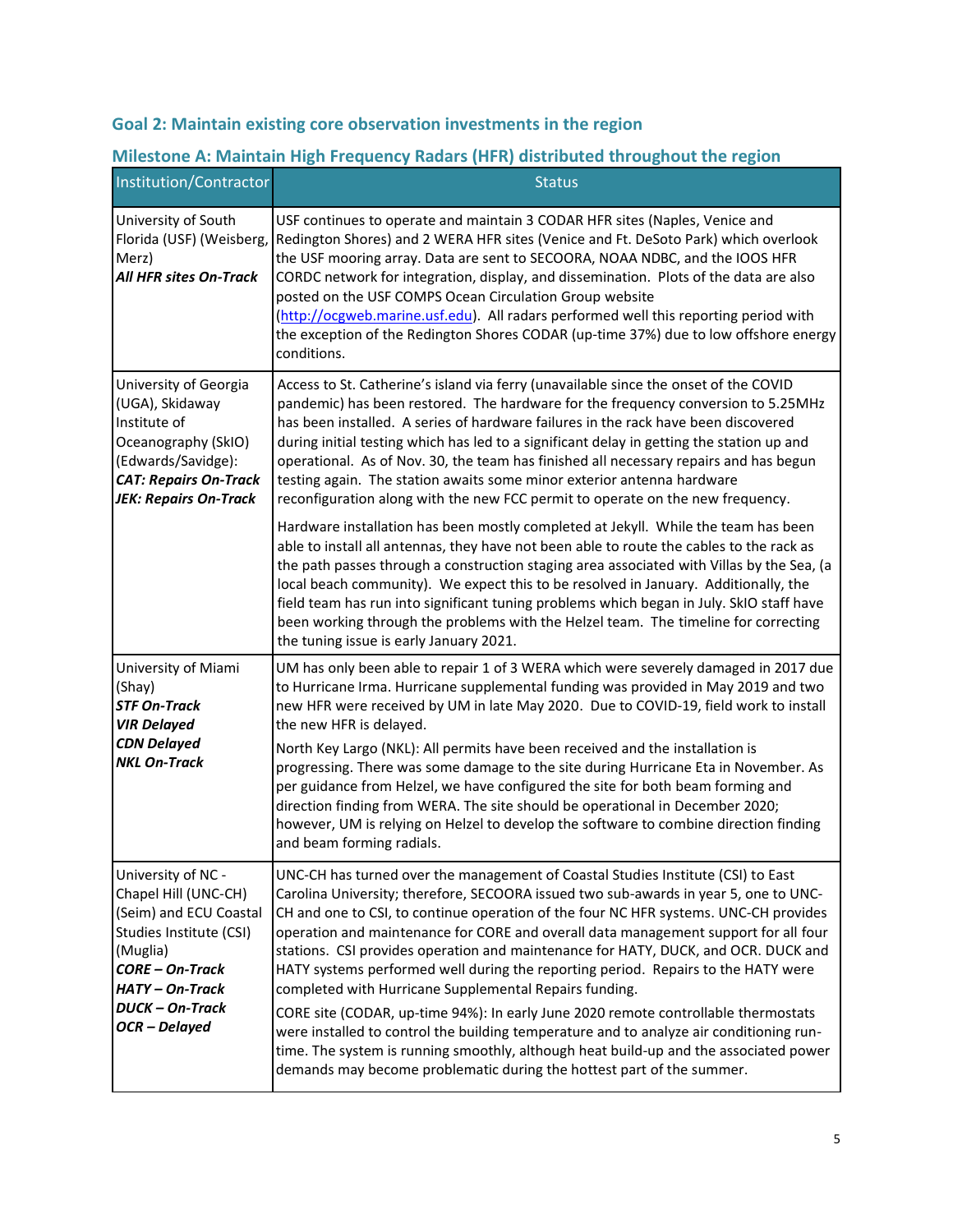| Institution/Contractor                                                             | <b>Status</b>                                                                                                                                                                                                                                                                                                                                                                                                                                                                                                                                                                                                                                                                                                                                                                                                                                                                                                                                                                                                                                                                                                                                                                                                                                                                                                                                                                                                                                                                                                                                                                                                                                                                               |
|------------------------------------------------------------------------------------|---------------------------------------------------------------------------------------------------------------------------------------------------------------------------------------------------------------------------------------------------------------------------------------------------------------------------------------------------------------------------------------------------------------------------------------------------------------------------------------------------------------------------------------------------------------------------------------------------------------------------------------------------------------------------------------------------------------------------------------------------------------------------------------------------------------------------------------------------------------------------------------------------------------------------------------------------------------------------------------------------------------------------------------------------------------------------------------------------------------------------------------------------------------------------------------------------------------------------------------------------------------------------------------------------------------------------------------------------------------------------------------------------------------------------------------------------------------------------------------------------------------------------------------------------------------------------------------------------------------------------------------------------------------------------------------------|
|                                                                                    | Through Fill-the-Gaps funding, SECOORA purchased a previously owned WERA deployed<br>in Ocracoke, NC (OCR). The station was completely destroyed during Hurricane Dorian<br>(2019). Since there was not sufficient funding to purchase a new WERA, SECOORA<br>worked with CSI to repair a CODAR that was on hand. Installation of the CODAR began<br>and the system should be tuned ready for testing on December 10.                                                                                                                                                                                                                                                                                                                                                                                                                                                                                                                                                                                                                                                                                                                                                                                                                                                                                                                                                                                                                                                                                                                                                                                                                                                                       |
|                                                                                    | Data analysis and tool development: PIs have been developing a tool that provides<br>daily estimates of Gulf Stream variability in position, width of the cyclonic shear zone,<br>and orientation. The tool was developed using radial velocities from the HATY and CORE<br>sites but could be applied to any region where there is high surface current shear<br>occurring within an HFR radial footprint. Algorithm development focused on one-month<br>of quality controlled HFR radials in November 2014. The PIs are now applying it to two<br>years of radial velocity measurements in 2017 and 2018. A manuscript describing this<br>method is nearly complete with a planned submission date for review January 2021.                                                                                                                                                                                                                                                                                                                                                                                                                                                                                                                                                                                                                                                                                                                                                                                                                                                                                                                                                               |
| University of South<br>Carolina (Voulgaris)<br><b>GTN-On Track</b><br>CSW-On Track | University of South Carolina is responsible for the operation and maintenance the WERA<br>HFRs located at Georgetown, SC (GTN) and Fort Caswell, NC (CSW). The operation of the<br>two systems continued although more downtime and greater latencies were<br>experienced this period due to aging equipment and hurricane activity which impacted<br>GTN. In addition, the network provider (Verizon Wireless) used at our stations<br>occasionally experiences overloaded bandwidth that leads to higher than usual latency<br>in data delivery. Due to coastal erosion, the GTN RX antennas were relocated again and<br>all guy wires were elevated to accommodate sea turtle nesting for the summer of 2020.<br>Routine and emergency maintenance activities were undertaken at both sites. New<br>computers, including updated operating systems and processing software, were<br>installed in both locations in November. The existing routers / LTE adapters were<br>replaced with the newer models (Cradlepoint CBA850) in October which resulted in<br>significant improvement in connectivity.<br>USC is preparing to change from the current 8.3 MHz to the FCC's Universal Licensing<br>System (ULS) to operate in the International Telecommunications Union (ITU) HF radar<br>allocated frequency bands. USC has shift to the frequency range 5.250 - 5.275 MHz.<br>New hardware for this frequency conversion has been received from the manufacturer.<br>USC and SECOORA are working with personnel from Myrtle Beach State Park to site the<br>3rd USC WERA HFR. The Environmental Compliance paperwork for this site was<br>submitted to NOAA the first week of December. |

# **Milestone B: Maintain in-situ stations along the Carolina and West Florida Shelf (WFS) coasts**

| Institution/<br>Contractor                                                                                                                          | <b>Status</b>                                                                                                                                                                                                                                                                                                                                                                                                                                                                                                                                                                                                                                                                                                                                                      |
|-----------------------------------------------------------------------------------------------------------------------------------------------------|--------------------------------------------------------------------------------------------------------------------------------------------------------------------------------------------------------------------------------------------------------------------------------------------------------------------------------------------------------------------------------------------------------------------------------------------------------------------------------------------------------------------------------------------------------------------------------------------------------------------------------------------------------------------------------------------------------------------------------------------------------------------|
| USF (Weisberg) -<br>Coastal Ocean<br>Monitoring and<br><b>Prediction System</b><br>(COMPS) moorings<br>On Track (but some<br>delays with ship-time) | Operations: Three real-time surface moorings (C10, C12, C13) were maintained, along<br>with two non-real-time subsurface moorings (C11 and C15). All data from C11 and C15<br>continue to be uploaded to RW for data archival and sharing with SECOORA and NCEI.<br>Along with the SECOORA-funded buoys, USF maintains two additional real time stations.<br>One is the RESTORE Act-funded C21 station, offshore of St Pete Beach, FL. The second is<br>a "pressure point mooring" (C22) located at the southwest corner of the WFS to the<br>northeast of the Dry Tortugas. This mooring was deployed on 6/27/19 through funding<br>from the NASEM Gulf Research Program.<br>The following table indicates up-time percentages for USF real-time moored stations. |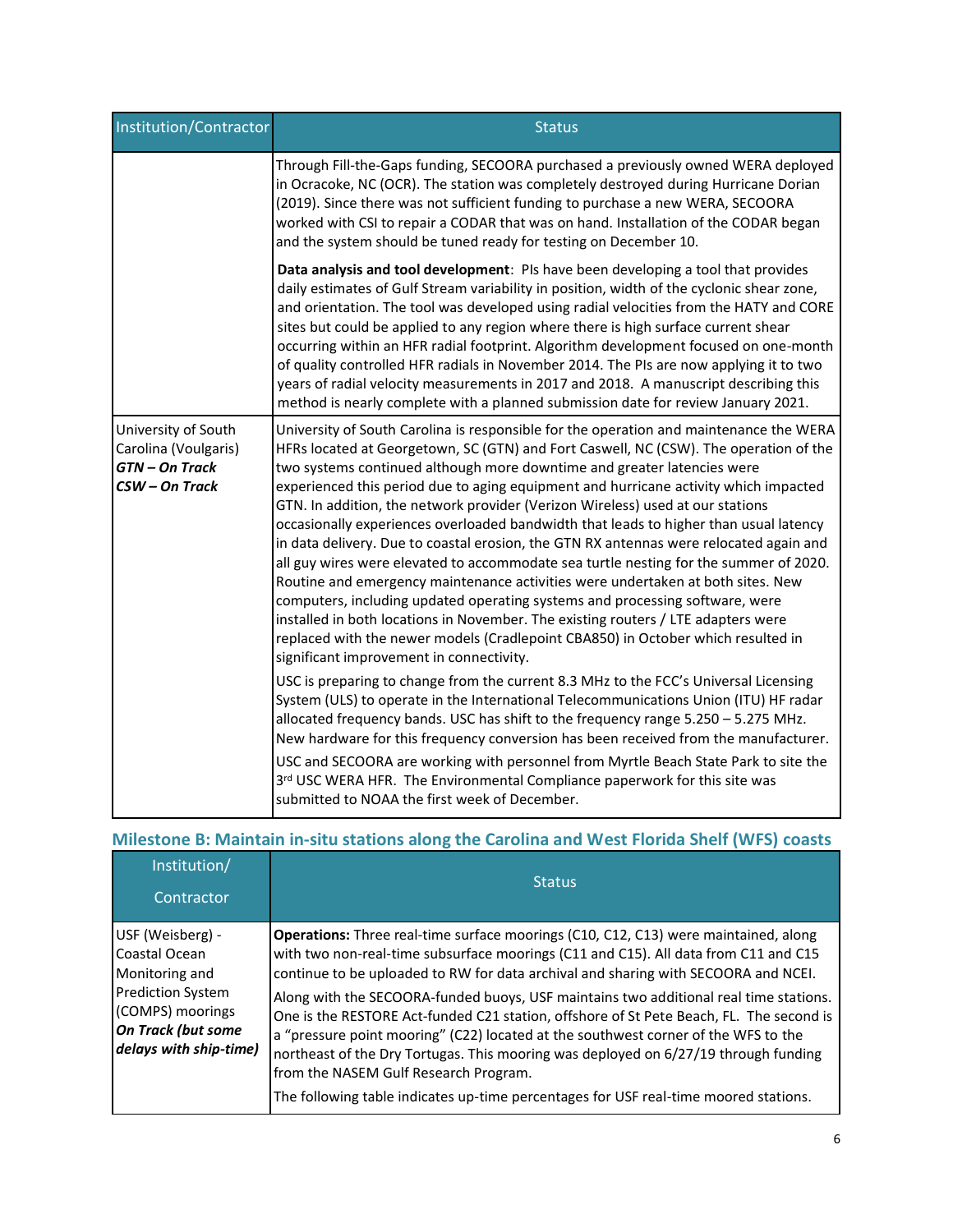| Institution/                                                                                                        |               |                                                                                                                                                                                                                                                                                                                                                                                                                                                                                                                                                                                                                                                                                                                                                                                                                                                                                                                                                                                                                                                                                         |     |            |                 |  |            |                 |                 |  |
|---------------------------------------------------------------------------------------------------------------------|---------------|-----------------------------------------------------------------------------------------------------------------------------------------------------------------------------------------------------------------------------------------------------------------------------------------------------------------------------------------------------------------------------------------------------------------------------------------------------------------------------------------------------------------------------------------------------------------------------------------------------------------------------------------------------------------------------------------------------------------------------------------------------------------------------------------------------------------------------------------------------------------------------------------------------------------------------------------------------------------------------------------------------------------------------------------------------------------------------------------|-----|------------|-----------------|--|------------|-----------------|-----------------|--|
| Contractor                                                                                                          | <b>Status</b> |                                                                                                                                                                                                                                                                                                                                                                                                                                                                                                                                                                                                                                                                                                                                                                                                                                                                                                                                                                                                                                                                                         |     |            |                 |  |            |                 |                 |  |
|                                                                                                                     |               |                                                                                                                                                                                                                                                                                                                                                                                                                                                                                                                                                                                                                                                                                                                                                                                                                                                                                                                                                                                                                                                                                         | C10 |            | C <sub>12</sub> |  | C13        | C <sub>21</sub> | C <sub>22</sub> |  |
|                                                                                                                     |               | Wind                                                                                                                                                                                                                                                                                                                                                                                                                                                                                                                                                                                                                                                                                                                                                                                                                                                                                                                                                                                                                                                                                    | 99% |            | 87%             |  | 98%        | 21%             | 61%             |  |
|                                                                                                                     |               | Air Pressure                                                                                                                                                                                                                                                                                                                                                                                                                                                                                                                                                                                                                                                                                                                                                                                                                                                                                                                                                                                                                                                                            | 99% |            | 87%             |  | 99%        | 21%             | 61%             |  |
|                                                                                                                     |               | Water Temperature                                                                                                                                                                                                                                                                                                                                                                                                                                                                                                                                                                                                                                                                                                                                                                                                                                                                                                                                                                                                                                                                       | 99% |            | 87%             |  | 99%        | N/A             | 61%             |  |
|                                                                                                                     |               | Salinity (Surface)                                                                                                                                                                                                                                                                                                                                                                                                                                                                                                                                                                                                                                                                                                                                                                                                                                                                                                                                                                                                                                                                      | 99% |            | 87%             |  | 99%        | N/A             | 61%             |  |
|                                                                                                                     |               | Air Temperature                                                                                                                                                                                                                                                                                                                                                                                                                                                                                                                                                                                                                                                                                                                                                                                                                                                                                                                                                                                                                                                                         | 95% |            | 87%             |  | 99%        | 21%             | 61%             |  |
|                                                                                                                     |               | <b>Relative Humidity</b>                                                                                                                                                                                                                                                                                                                                                                                                                                                                                                                                                                                                                                                                                                                                                                                                                                                                                                                                                                                                                                                                | 95% |            | 87%             |  | 99%        | 21%             | 61%             |  |
|                                                                                                                     |               | Longwave Radiation                                                                                                                                                                                                                                                                                                                                                                                                                                                                                                                                                                                                                                                                                                                                                                                                                                                                                                                                                                                                                                                                      | 99% |            | N/A             |  | N/A        | N/A             | N/A             |  |
|                                                                                                                     |               | <b>Shortwave Radiation</b>                                                                                                                                                                                                                                                                                                                                                                                                                                                                                                                                                                                                                                                                                                                                                                                                                                                                                                                                                                                                                                                              | 99% |            | N/A             |  | N/A        | N/A             | N/A             |  |
|                                                                                                                     |               | <b>ADCP</b>                                                                                                                                                                                                                                                                                                                                                                                                                                                                                                                                                                                                                                                                                                                                                                                                                                                                                                                                                                                                                                                                             | 94% |            | 83%             |  | 97%        | 10%             | 50%             |  |
|                                                                                                                     |               | Waves                                                                                                                                                                                                                                                                                                                                                                                                                                                                                                                                                                                                                                                                                                                                                                                                                                                                                                                                                                                                                                                                                   | N/A |            | N/A             |  | N/A        | 10%             | N/A             |  |
| USF (Luther) - Coastal<br>tidal & meteorological<br>stations<br><b>CLB, FHP, SHP On-Track</b><br><b>APK-Delayed</b> |               | the SECOORA 85% up-time requirements. The two-non SECOORA moorings have<br>experienced technical issues and repairs to the systems were hampered due to USF's<br>COVID-19 restrictions to travel and ship use. C21 has experienced several failures of the<br>underwater armored cable which provides power to and data transmission from the<br>underwear waves sensor. The cause of the problem has not been isolated but<br>technicians suspect that there is a grounding issue in the underwater termination.<br>Data Management: USF has implemented QARTOD recommended QC test for all near<br>real time data.<br>Operations: Sites collecting water level and surface meteorological parameters are Big<br>Carlos Pass, Clam Bayou, Fred Howard Park, Aripeka, and Shell Point. A full suite of<br>water quality sensors is operated on the Clam Bayou site in partnership with YSI/Xylem<br>Unfortunately, site visits have not been possible since mid-March due to COVID-19 travel<br>restrictions; however, emergency repair visits are allowed with approval from the dean. |     |            |                 |  |            |                 |                 |  |
|                                                                                                                     |               |                                                                                                                                                                                                                                                                                                                                                                                                                                                                                                                                                                                                                                                                                                                                                                                                                                                                                                                                                                                                                                                                                         |     | <b>APK</b> | <b>CLB</b>      |  | <b>FHP</b> | <b>SHP</b>      | <b>BCP</b>      |  |
|                                                                                                                     |               | <b>Water Level</b>                                                                                                                                                                                                                                                                                                                                                                                                                                                                                                                                                                                                                                                                                                                                                                                                                                                                                                                                                                                                                                                                      |     | 85%        | 94%             |  | 97%        | 3%              | 99%             |  |
|                                                                                                                     |               | Air Temperature                                                                                                                                                                                                                                                                                                                                                                                                                                                                                                                                                                                                                                                                                                                                                                                                                                                                                                                                                                                                                                                                         |     | 85%        | 99%             |  | 100%       | 100%            | 100%            |  |
|                                                                                                                     |               | Air Pressure                                                                                                                                                                                                                                                                                                                                                                                                                                                                                                                                                                                                                                                                                                                                                                                                                                                                                                                                                                                                                                                                            |     | 65%        | 99%             |  | 100%       | 100%            | 100%            |  |
|                                                                                                                     |               | <b>Relative Humidity</b>                                                                                                                                                                                                                                                                                                                                                                                                                                                                                                                                                                                                                                                                                                                                                                                                                                                                                                                                                                                                                                                                |     | 85%        | 99%             |  | 100%       | 0%              | 100%            |  |
|                                                                                                                     |               | Wind (Gust, Speed, Dir)                                                                                                                                                                                                                                                                                                                                                                                                                                                                                                                                                                                                                                                                                                                                                                                                                                                                                                                                                                                                                                                                 |     | 85%        | 99%             |  | 100%       | 100%            | 100%            |  |
|                                                                                                                     |               | Surface Water Temperature                                                                                                                                                                                                                                                                                                                                                                                                                                                                                                                                                                                                                                                                                                                                                                                                                                                                                                                                                                                                                                                               |     | 85%        | 78%             |  | N/A        | 100%            | 100%            |  |
|                                                                                                                     |               | Precipitation<br>The CLB station includes a YSI that collects: DO, fluorescent DO, Blue-Green Algae, pH,<br>Chlorophyll concentration, and Turbidity. The water quality data up-time for the<br>reporting period was 78%. The water quality sonde installation was destroyed in Tropical<br>Storm Eta on 11/11-12/2020. The piling to which the sonde protective well was attached<br>broke off below the water line. USF personnel, with assistance from YSI/Xylem retrieved<br>the sondes and well on 11/20/2020. The sondes were returned to YSI refurbishment. It<br>is unknown when the sondes will be returned and re-deployed. The pilings supporting                                                                                                                                                                                                                                                                                                                                                                                                                            |     | 82%        | 99%             |  | 100%       | 100%            | 100%            |  |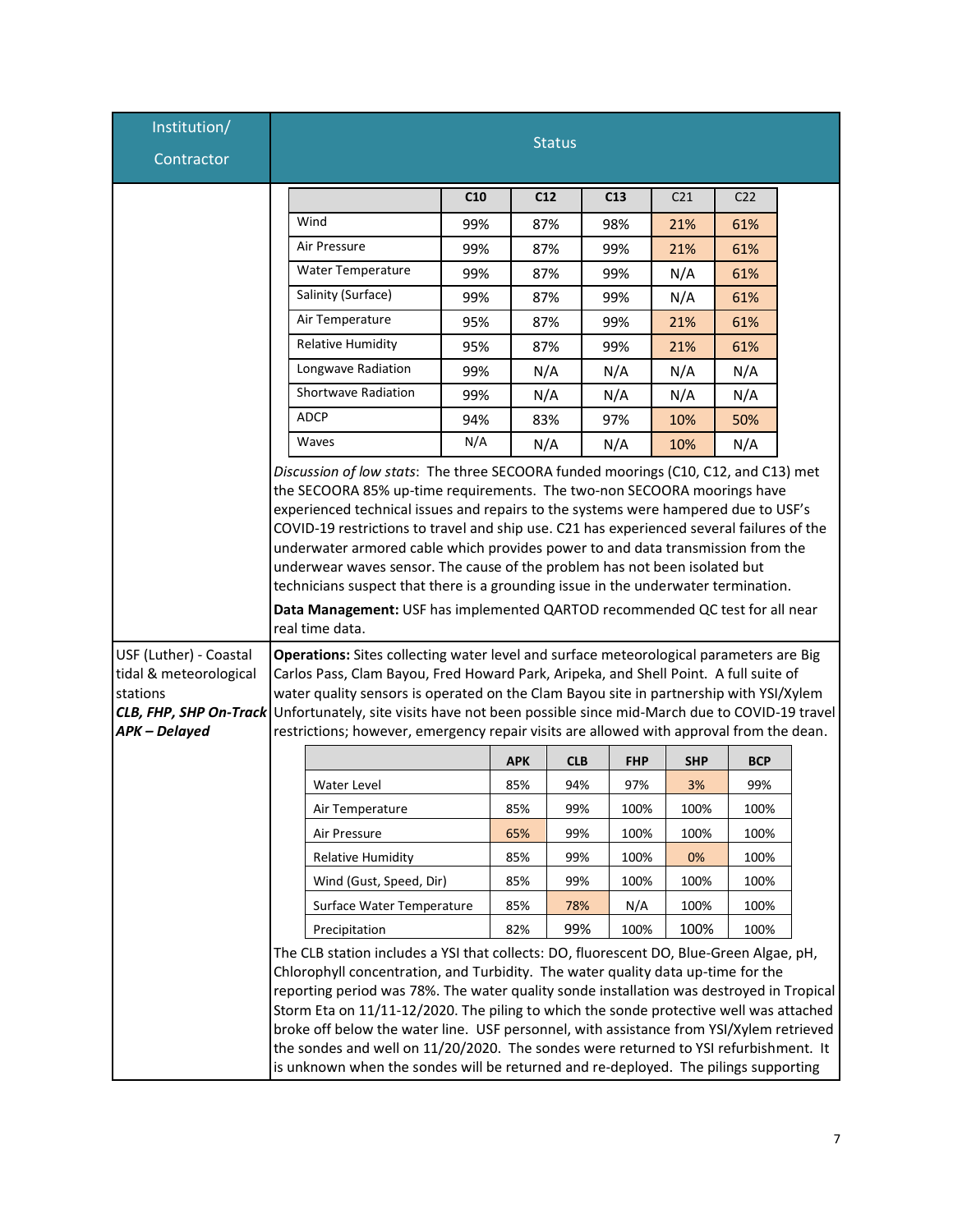| Institution/<br>Contractor                                                   | <b>Status</b>                                                                                                                                                                                                                                                                                                                                                                                                                                                                                                                                                                                                                                                                                                                                                                                                                                                                                                                                                                                                                                                                                                                                                                                                                                                                                                                                                                                                                                                                                                                                                                                                                                                                                                                                                                            |              |            |            |                  |                  |             |  |  |
|------------------------------------------------------------------------------|------------------------------------------------------------------------------------------------------------------------------------------------------------------------------------------------------------------------------------------------------------------------------------------------------------------------------------------------------------------------------------------------------------------------------------------------------------------------------------------------------------------------------------------------------------------------------------------------------------------------------------------------------------------------------------------------------------------------------------------------------------------------------------------------------------------------------------------------------------------------------------------------------------------------------------------------------------------------------------------------------------------------------------------------------------------------------------------------------------------------------------------------------------------------------------------------------------------------------------------------------------------------------------------------------------------------------------------------------------------------------------------------------------------------------------------------------------------------------------------------------------------------------------------------------------------------------------------------------------------------------------------------------------------------------------------------------------------------------------------------------------------------------------------|--------------|------------|------------|------------------|------------------|-------------|--|--|
| University of North                                                          | the dock where the system is located appear to be damaged as well. We will approach<br>the City of St. Petersburg, which owns and maintains the dock, to request repairs.<br>Reporting Statistics: Overall the stations have reported well. The Shell Point water level<br>sensor is scheduled for repair in mid-December. The non-functioning relative humidity<br>sensor will be swapped on the same site visit. Other stations will be visited in early 2021<br>for general maintenance and sensor swaps.<br><b>Station Leveling: Complete</b><br>Operations: UNCW operates 9 moorings in NC and SC coastal waters. Buoy statistics for                                                                                                                                                                                                                                                                                                                                                                                                                                                                                                                                                                                                                                                                                                                                                                                                                                                                                                                                                                                                                                                                                                                                               |              |            |            |                  |                  |             |  |  |
| Carolina - Wilmington<br>(UNCW) (Leonard) -<br>Coastal Ocean<br>Research and | the reporting period are below. Note that ILM2, LEJ3, and SUN2 have co-located wave<br>buoys (i.e., 2 moorings on station) that provide spectral wave data and water<br>temperature. All moorings met the SECOORA 85% up-time requirements with the                                                                                                                                                                                                                                                                                                                                                                                                                                                                                                                                                                                                                                                                                                                                                                                                                                                                                                                                                                                                                                                                                                                                                                                                                                                                                                                                                                                                                                                                                                                                      |              |            |            |                  |                  |             |  |  |
| <b>Monitoring Program</b>                                                    | exception of the SUN2Wave mooring.                                                                                                                                                                                                                                                                                                                                                                                                                                                                                                                                                                                                                                                                                                                                                                                                                                                                                                                                                                                                                                                                                                                                                                                                                                                                                                                                                                                                                                                                                                                                                                                                                                                                                                                                                       |              |            |            |                  |                  |             |  |  |
| (CORMP) mooring                                                              |                                                                                                                                                                                                                                                                                                                                                                                                                                                                                                                                                                                                                                                                                                                                                                                                                                                                                                                                                                                                                                                                                                                                                                                                                                                                                                                                                                                                                                                                                                                                                                                                                                                                                                                                                                                          | ILM2         | ILM3       | LEJ3       | SUN <sub>2</sub> | CAP <sub>2</sub> | FRP2        |  |  |
| network                                                                      | Air Temperature                                                                                                                                                                                                                                                                                                                                                                                                                                                                                                                                                                                                                                                                                                                                                                                                                                                                                                                                                                                                                                                                                                                                                                                                                                                                                                                                                                                                                                                                                                                                                                                                                                                                                                                                                                          | 100%         | 94%        | 95%        | 100%             | 93%              | 100%        |  |  |
| <b>All stations On-Track</b>                                                 | Air Pressure                                                                                                                                                                                                                                                                                                                                                                                                                                                                                                                                                                                                                                                                                                                                                                                                                                                                                                                                                                                                                                                                                                                                                                                                                                                                                                                                                                                                                                                                                                                                                                                                                                                                                                                                                                             | 100%<br>100% | 94%        | 95%<br>95% | 100%<br>100%     | 93%<br>93%       | 100%        |  |  |
|                                                                              | Wind Speed, Gust, Direction<br>Salinity                                                                                                                                                                                                                                                                                                                                                                                                                                                                                                                                                                                                                                                                                                                                                                                                                                                                                                                                                                                                                                                                                                                                                                                                                                                                                                                                                                                                                                                                                                                                                                                                                                                                                                                                                  | 99%          | 94%<br>94% | 41%        | 100%             | 92%              | 100%<br>94% |  |  |
|                                                                              | Surface Water Temperature                                                                                                                                                                                                                                                                                                                                                                                                                                                                                                                                                                                                                                                                                                                                                                                                                                                                                                                                                                                                                                                                                                                                                                                                                                                                                                                                                                                                                                                                                                                                                                                                                                                                                                                                                                | 98%          | 94%        | 41%        | 100%             | 92%              | 94%         |  |  |
|                                                                              | Waves (co-located buoys)                                                                                                                                                                                                                                                                                                                                                                                                                                                                                                                                                                                                                                                                                                                                                                                                                                                                                                                                                                                                                                                                                                                                                                                                                                                                                                                                                                                                                                                                                                                                                                                                                                                                                                                                                                 | 100%         | N/A        | 99%        | 10%              | N/A              | N/A         |  |  |
|                                                                              | During Hurricane Isaias all nearshore buoys (CAP2, FRP2, SUN2, and ILM2) were<br>switched to 15-minute reporting based on a request from NWS Charleston for<br>higher frequency data. The storm tracked over the SUN2 buoy 8/3-8/4/20. CORMP<br>technicians inspected the SUN2 buoy on 8/7/20 and found no damage to the buoy<br>or any of its components.<br>The CDIP Datawell buoy at SUN2WAVE was recovered on 8/21/20, and the CORMP<br>$\bullet$<br>NEXSENS buoy was redeployed. A failure of the cellular modem caused telemetry to<br>cease 09/04/20 and the NEXSENS buoy was recovered on 9/14/20. The NEXSENS<br>buoy was deployed again on 10/27/20; and had another telemetry failure on<br>11/02/20. CORMP plans to replace the NEXSENS buoy with a SOFAR Spotter wave<br>buoy in early January.<br>The non real-time ADCP and CTD located on OB27 were serviced on 8/10/20 and<br>11/04/20. All of the data have been uploaded to the CORMP data archive and<br>Research Workspace.<br>Data Management: All real-time data are extensively QA/QC's based on QARTOD<br>requirements. Flags are archived with the data on UNCW servers and passed to Axiom.<br>CORMP continues to use the cloud-based data collection platform during internet<br>disruptions on the UNCW campus. The cloud-based software is updated to match the<br>CORMP telemetry software, allowing for simple transitions during unexpected outages.<br>Partner activities: CORMP continues to work with FACT to maintain the VEMCO acoustic<br>receivers on the three Onslow Bay real-time buoys and OB27. The VEMCO acoustic<br>receivers were swapped at LEJ3 and ILM2 on 10/28/20; at ILM3 on 11/04/20; and OB27<br>on 8/10/20. All acoustic telemetry data has been uploaded and provided to FACT. |              |            |            |                  |                  |             |  |  |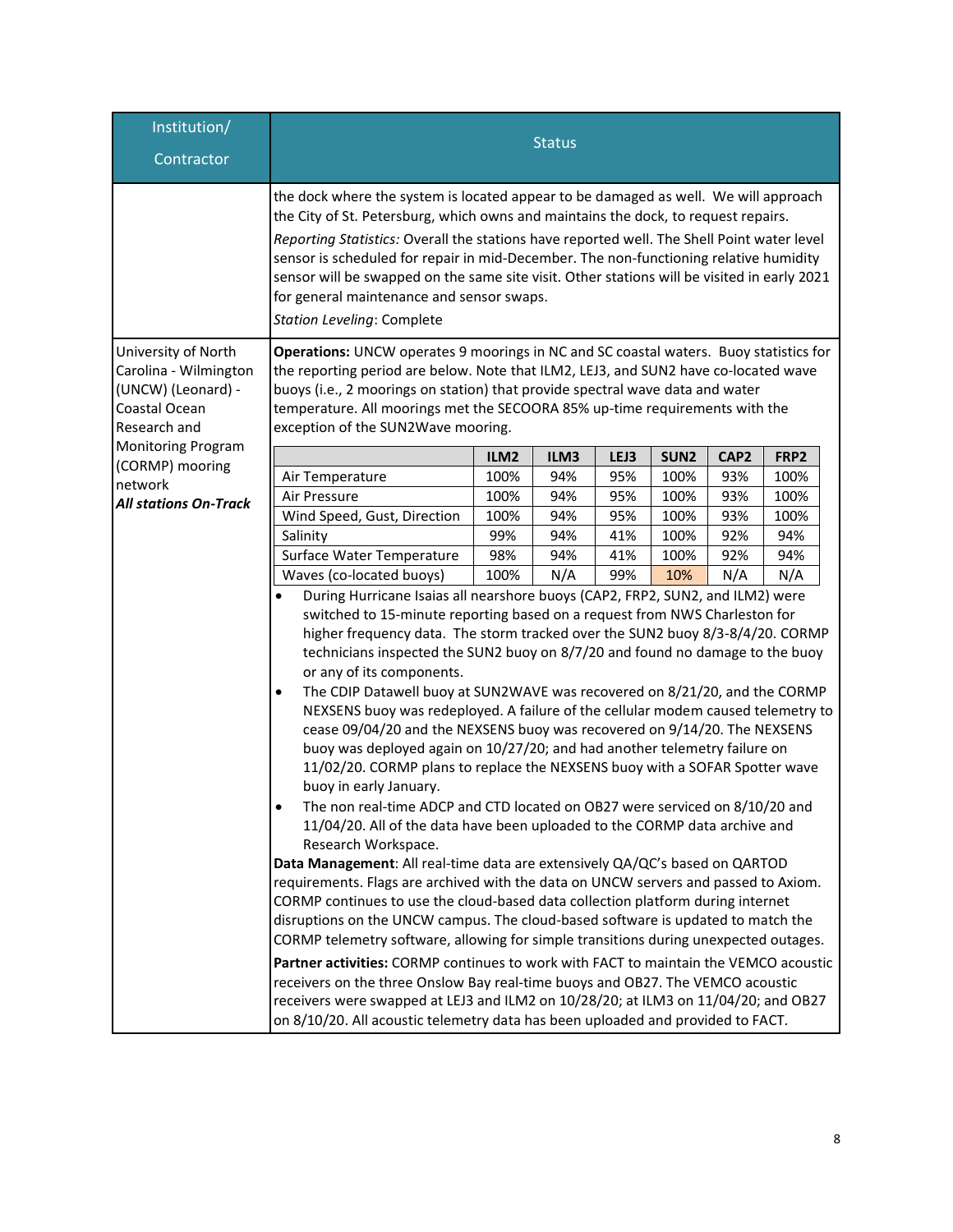## **Milestone C: Maintain the sensors on NOAA GRNMS buoy (NDBC 41008)**

| Institution/Contractor                                                                                                                                                           | <b>Status</b>                                                                                                                                                                                                                                                                                                                                                                                                                                                                                                                                                                                                                                                                                                                                                  |
|----------------------------------------------------------------------------------------------------------------------------------------------------------------------------------|----------------------------------------------------------------------------------------------------------------------------------------------------------------------------------------------------------------------------------------------------------------------------------------------------------------------------------------------------------------------------------------------------------------------------------------------------------------------------------------------------------------------------------------------------------------------------------------------------------------------------------------------------------------------------------------------------------------------------------------------------------------|
| UGA (Noakes) – Support<br>to NOAA's Ocean<br>Acidification Program,<br>NDBC Gray's Reef<br><b>National Marine</b><br>Sanctuary (GRNMS)<br>NDBC ID #41008 buoy<br><b>On-Track</b> | <b>Operations:</b> The GRNMS buoy has been reporting ocean acidification data nearly<br>continuously since 2006 when the MAPCO2 system was installed. During this reporting<br>period, the MAPCO2 has reported at 85% of the time with the reduction in reporting<br>due to a system failure on July 12. A replacement MAPCO2 was requested from PMEL<br>and delivered to UGA on July 24. On August 10, the replacement MAPCO2 system was<br>installed on the GRNMS buoy. Since the sanctuary vessels were not allowed to operate<br>due to COVID, the Latitude 31 charter vessel based out of Richmond Hill, GA was hired<br>for the operation. In addition to the MAPCO2 system installation, a new Seabird and<br>SAMI-pH were also mounted under the buoy. |
|                                                                                                                                                                                  | Mooring Redesign: NOAA OAP requested that UGA investigate design concepts to<br>streamline instrument deployment on the NDBC 3-meter buoy; specifically, to find ways<br>to eliminate the need for divers to manually install/remove instruments from under the<br>buoy. NDBC was presented with the conceptual design for modifying the buoy to allow<br>for the Seabird and SAMI-pH sensors to be deployed from topside instead of diver<br>mounted under the buoy. The report is currently being circulated through the NDBC<br>staff and undergoing discussion prior to approval. At this time, the GRNMS buoy is<br>slated to be replaced sometime during 2022 to 2023 leaving ample time to gain<br>approval and for the modification to be completed.   |

## **Goal 3: Begin to address geographic gaps in observations**

## **Milestone A: Establish a regional glider observatory in the South Atlantic Bight (SAB)**

| Institution/Contractor                                                                                                                                                                                  | <b>Status</b>                                                                                                                                                                                                                                                                                                                                                                                                                                                                                                                                                                                                                                                                                                                                                                                                                                                                                                                                                                                                                                                                                                                                                                                                                                                                                                                                                                                                                                                                                                |
|---------------------------------------------------------------------------------------------------------------------------------------------------------------------------------------------------------|--------------------------------------------------------------------------------------------------------------------------------------------------------------------------------------------------------------------------------------------------------------------------------------------------------------------------------------------------------------------------------------------------------------------------------------------------------------------------------------------------------------------------------------------------------------------------------------------------------------------------------------------------------------------------------------------------------------------------------------------------------------------------------------------------------------------------------------------------------------------------------------------------------------------------------------------------------------------------------------------------------------------------------------------------------------------------------------------------------------------------------------------------------------------------------------------------------------------------------------------------------------------------------------------------------------------------------------------------------------------------------------------------------------------------------------------------------------------------------------------------------------|
| UGA SkIO (Edwards)<br>North Carolina State<br>University (NCSU, He)<br>UNC-CH (Seim)<br>USF (Lembke)<br>Georgia Institute of<br>Technology (GIT, Zhang)<br><b>Glider operations On-</b><br><b>Track</b> | Operations: During the reporting period, the SECOORA glider team conducted 10<br>missions, totaling 190 days at sea (Appendix B - Glider days at sea). USF glider Sam was<br>deployed off Cape Canaveral, FL three times, with recovery locations off SC, GA, and NC.<br>Franklin was deployed off Cape Canaveral two times, with recovery destinations off NC,<br>and was deployed and recovered off GA once. SkIO/UNCW glider Pelagia was deployed<br>off Georgia and recovered after 2 days due to forward pump issues. The two Franklin<br>missions were part of the 2020 Hurricane glider deployments (see page 12).<br>Maintenance: The SkIO team conducted regular maintenance on all gliders. Additional<br>maintenance for the SECOORA glider Franklin included forward service and replacement<br>of the "bellafram", conducting thorough glider checklists, updating mission software in<br>shore-side and glider archives, simulated missions, and documentation of the glider<br>status and procedures used. The SkIO glider Angus spent most of the reporting period at<br>Teledyne Webb Research for service following an electrical malfunction in the forward<br>section during a deployment in late May. Pelagia had a broken connector so it did not<br>form a solid electrical connection for the forward pump to receive power. This is being<br>repaired at SkIO and Pelagia is scheduled to be deployed in the first quarter of 2021. See<br>Appendix B for total glider days at sea. |
|                                                                                                                                                                                                         | Navy-SURTASS glider mission: As part of an externally funded Navy/NOAA SURTASS<br>project on soundscapes in marine protected areas, PI Edwards and her team conducted<br>one 9-day glider deployment in Gray's Reef National Marine Sanctuary (GRNMS),<br>working with collaborators at Woods Hole and GRNMS to develop best practices and<br>evaluate metrics for soundscape data collection. Angus collected acoustic data via<br>integrated Vemco units and a SoundTrap (passive acoustics) mounted along its forward<br>section.                                                                                                                                                                                                                                                                                                                                                                                                                                                                                                                                                                                                                                                                                                                                                                                                                                                                                                                                                                         |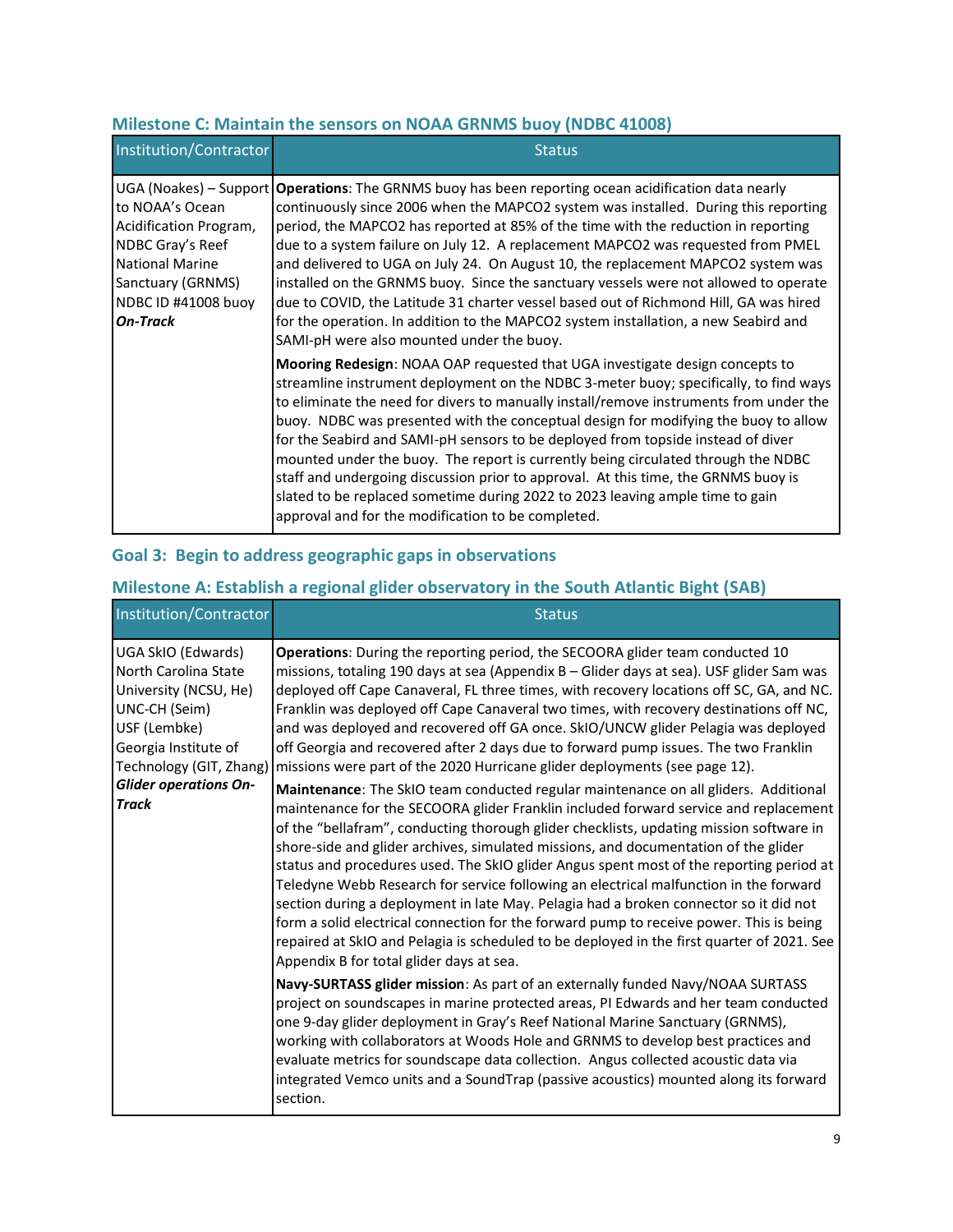## **Milestone B: Install a new coastal water quality and meteorological station in Charleston Harbor, SC:**

| Institution/Contractor                                                                                  |                                                                                                                                                                                                                                                                                                                                                                                                                                                                                                                                                                                                                                                                                      | <b>Status</b>                  |      |  |
|---------------------------------------------------------------------------------------------------------|--------------------------------------------------------------------------------------------------------------------------------------------------------------------------------------------------------------------------------------------------------------------------------------------------------------------------------------------------------------------------------------------------------------------------------------------------------------------------------------------------------------------------------------------------------------------------------------------------------------------------------------------------------------------------------------|--------------------------------|------|--|
| South Carolina<br>Department of Natural<br>Resources (Sanger)<br>Charleston Harbor – On<br><b>Track</b> | The Charleston Harbor station was installed at the new site, the SCDNR Marine<br>Resources Division's piling at the end of the Fort Johnson (FJ) boat slip, in July 2020. The<br>relocated site consists of a PVC tube with a YSI EXO2 and all of the supporting telemetry<br>equipment. The site officially began collecting data on July 22, 2020. The FJ site<br>(ACEFJWQ) is designated as a secondary site for the ACE Basin National Estuarine<br>Research Reserves' (NERR) and data can be found on the CDMO website<br>(https://cdmo.baruch.sc.edu/) and the SECOORA Data Portal.<br>Statistics for real time data collected since period July 22, 2020 – November 30, 2020. |                                |      |  |
|                                                                                                         |                                                                                                                                                                                                                                                                                                                                                                                                                                                                                                                                                                                                                                                                                      |                                | FJ   |  |
|                                                                                                         |                                                                                                                                                                                                                                                                                                                                                                                                                                                                                                                                                                                                                                                                                      | <b>Water Temperature</b>       | 100% |  |
|                                                                                                         |                                                                                                                                                                                                                                                                                                                                                                                                                                                                                                                                                                                                                                                                                      | Salinity/Specific Conductivity | 100% |  |
|                                                                                                         |                                                                                                                                                                                                                                                                                                                                                                                                                                                                                                                                                                                                                                                                                      | Dissolved Oxygen               | 100% |  |
|                                                                                                         |                                                                                                                                                                                                                                                                                                                                                                                                                                                                                                                                                                                                                                                                                      | рH                             | 100% |  |
|                                                                                                         |                                                                                                                                                                                                                                                                                                                                                                                                                                                                                                                                                                                                                                                                                      | Turbidity                      | 100% |  |
|                                                                                                         |                                                                                                                                                                                                                                                                                                                                                                                                                                                                                                                                                                                                                                                                                      | Chlorophyll Fluorescence       | 100% |  |
|                                                                                                         |                                                                                                                                                                                                                                                                                                                                                                                                                                                                                                                                                                                                                                                                                      | Depth                          | 100% |  |

### **Goal 4: Continue delivery of operational model forecasts and products to serve priority users**

| Institution/Contractor                                                | <b>Status</b>                                                                                                                                                                                                                                                                                                                                                                                                                                                                                                                                                                                                                                                                                                                                                                                                                                                                                                                                                                                                                                                                                                                                                                                                                                                                                                                                    |
|-----------------------------------------------------------------------|--------------------------------------------------------------------------------------------------------------------------------------------------------------------------------------------------------------------------------------------------------------------------------------------------------------------------------------------------------------------------------------------------------------------------------------------------------------------------------------------------------------------------------------------------------------------------------------------------------------------------------------------------------------------------------------------------------------------------------------------------------------------------------------------------------------------------------------------------------------------------------------------------------------------------------------------------------------------------------------------------------------------------------------------------------------------------------------------------------------------------------------------------------------------------------------------------------------------------------------------------------------------------------------------------------------------------------------------------|
| NCSU (He) - Support<br>and enhance SABGOM<br>model<br><b>On-Track</b> | The project team is on-track with modeling efforts. The team maintains the SABGOM<br>and CNAPS ocean prediction systems, providing time- and space-continuous regional<br>marine environment predictions on a user-interactive web portal. The team continues<br>to make progress in advanced data assimilation schemes. In addition to successfully<br>completing data assimilative (DA) hindcast experiments for 2017-2019 based on the 4-<br>dimensional variational data assimilation (4DVAR) method, the team is also working on<br>the ensemble data assimilation (ENDA) method. Both DA approaches, by assimilating<br>satellite sea surface height, sea surface temperature, in situ temperature, and salinity<br>profiles from ship surveys, Argo floats, and gliders, can successfully reduce model errors<br>in hindcasting regional ocean conditions. Also, the team has been implementing and<br>testing the DA scheme in the nowcast/forecast system. The 4DVAR DA system, by<br>requiring an iterative integration between the forward and adjoint models, is very<br>computing-intensive and time-consuming for routine operation in university computing<br>infrastructure. The team is exploring the possibility of using ENDA in conjunction with<br>Amazon Web Service (AWS) cloud computing to perform DA nowcast/forecast. |

## **Milestone A: Enhance and operate a Coupled Marine Environmental Assessment and Prediction System for the SE**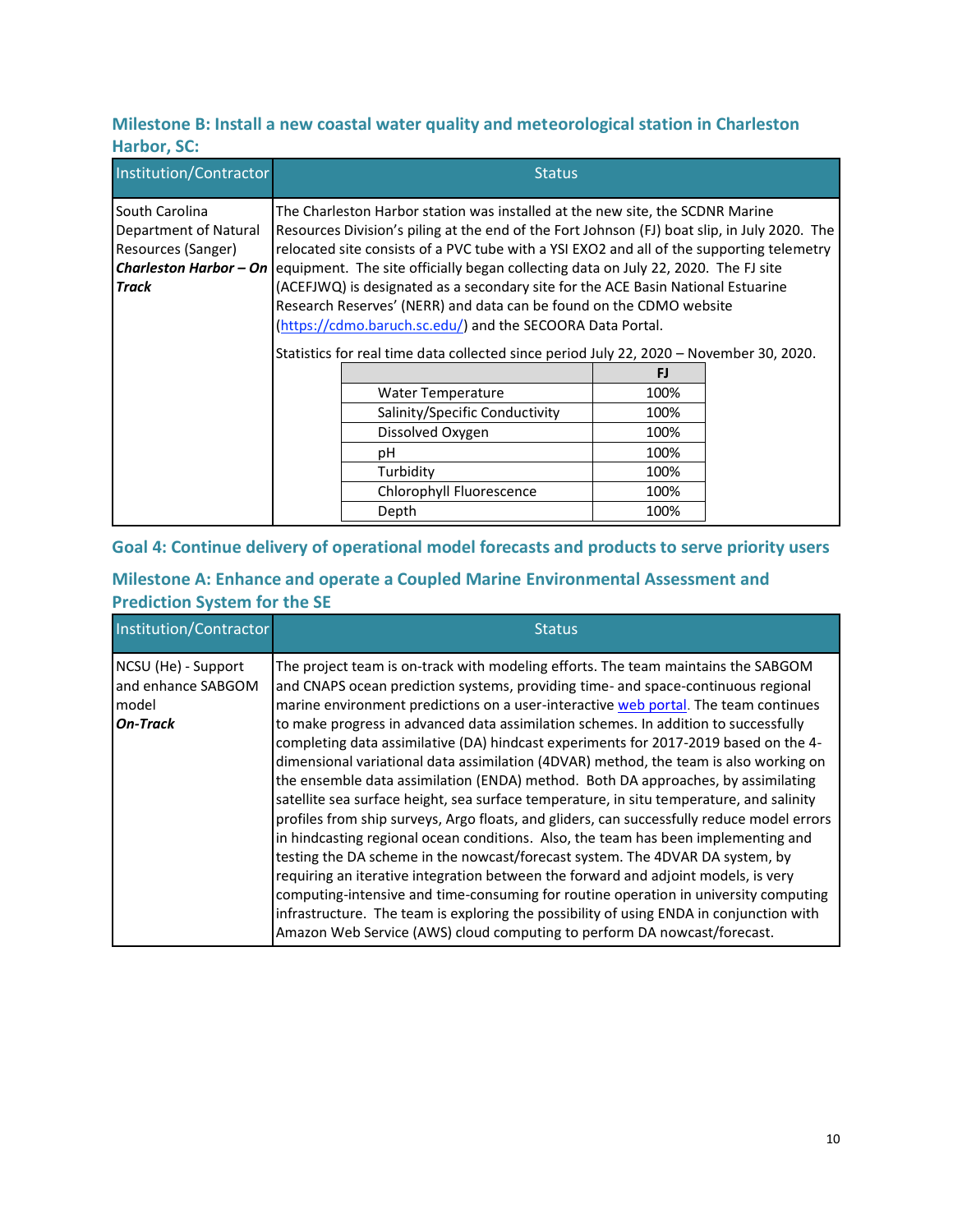## **Milestone B: Operate the WFS FVCOM ocean model**

| Institution/Contractor            | <b>Status</b>                                                                                                                                                                                                                                                                                                                                                         |
|-----------------------------------|-----------------------------------------------------------------------------------------------------------------------------------------------------------------------------------------------------------------------------------------------------------------------------------------------------------------------------------------------------------------------|
| USF (Weisberg)<br><b>On-Track</b> | USF works with Florida Fish and Wildlife Research Institute (FWRI) on HABs tracking and<br>modeling. USF provides short-term predictions consisting of a 1 day hindcast and 3.5<br>days forecast of the red tide trajectories for both near surface and near bottom water<br>columns. See FWRI update for HABS tracking and forecasting activities.                   |
|                                   | Real time data and model simulations are publicly available on the internet<br>(http://ocgweb.marine.usf.edu and the SECOORA web site) and are transmitted via<br>THREDDS server to NOAA GOODS. Output from the West Florida Shelf Coastal Ocean<br>Model (WFCOM) and high-resolution Tampa Bay Coastal Ocean Model (TBCOM) are also<br>available via THREDDS server. |

## **Milestone C: Provide an early warning system for swimming beach and shellfish harvesting waters**

| Institution/Contractor          | <b>Status</b>                                                                                                                                                                                                                                                                                                                                                                                                                                                                                                                                                                                                                                      |
|---------------------------------|----------------------------------------------------------------------------------------------------------------------------------------------------------------------------------------------------------------------------------------------------------------------------------------------------------------------------------------------------------------------------------------------------------------------------------------------------------------------------------------------------------------------------------------------------------------------------------------------------------------------------------------------------|
| USC (Porter)<br><b>On-Track</b> | The project team continues to maintain the platform howsthebeach.org and provide<br>public access to daily estimates of swimming beach bacteria levels for Myrtle Beach, SC,<br>Charleston, SC, Folly Beach, SC, Sarasota, FL, and Kill Devil Hills, NC. During this reporting<br>period the team worked with town officials in Surfside Beach, SC resulting in the<br>establishment of nowcasting conditions for their swimming beaches<br>(http://howsthebeach.org/surfside/map). The team also continues to operate<br>http://howsmyscriver.org for the Saluda River Monitoring Coalition.                                                      |
|                                 | Artificial Intelligence (AI) and Machine Learning (ML) running on GPU-based hardware is<br>being used to perform feature extraction on a collection of WebCOOS camera feeds.<br>Feature extraction or object detection includes people and objects associated with<br>beach use (e.g., beachgoers, swimmers, chairs, umbrellas and other objects). These<br>automated processes can continually, and in near real-time, provide timestamped<br>counts and movement tracking within the processed camera feed images. Work on<br>feature extraction is on-going using the cameras in FL (Bradenton and St. Augustine) and<br>SC (Folly Beach Pier). |

## **Milestone D: Optimize and enhance the SECOORA Marine Weather Portal (MWP)**

| Institution/Contractor                                                         | <b>Status</b>                                                                                                                          |
|--------------------------------------------------------------------------------|----------------------------------------------------------------------------------------------------------------------------------------|
| SECOORA (Dorton),<br><b>Second Creek</b><br>Consulting (Galvarino)<br>Complete | The MWP is hosted on the SECOORA website: http://mwp.secoora.org/. The site was<br>updated to include the SECOORA Text-a-Buoy product. |

## **Milestone E: Python Data Analysis Tools for Oceanographic Services**

| Institution/Contracto                                                                                       | <b>Status</b>                                                                                                                                                                                                                                                                                                                                                                                                               |
|-------------------------------------------------------------------------------------------------------------|-----------------------------------------------------------------------------------------------------------------------------------------------------------------------------------------------------------------------------------------------------------------------------------------------------------------------------------------------------------------------------------------------------------------------------|
|                                                                                                             |                                                                                                                                                                                                                                                                                                                                                                                                                             |
| Independent<br>Contractor, Filipe Pires<br>Alvarenga Fernandes,<br>Oceanographer, Brazil<br><b>On-Track</b> | Activities conducted fall into three areas of work. 1. Assist in development of IOOS.us<br>Documentation and Demonstration sub-pages; 2. Support current and continue<br>developing software packages to IOOS; and, 3. Ensure software deployment via conda-<br>forge packages and updates. All work is reviewed by the IOOS program office. Full<br>details, listing accomplishments this period, are found in Appendix C. |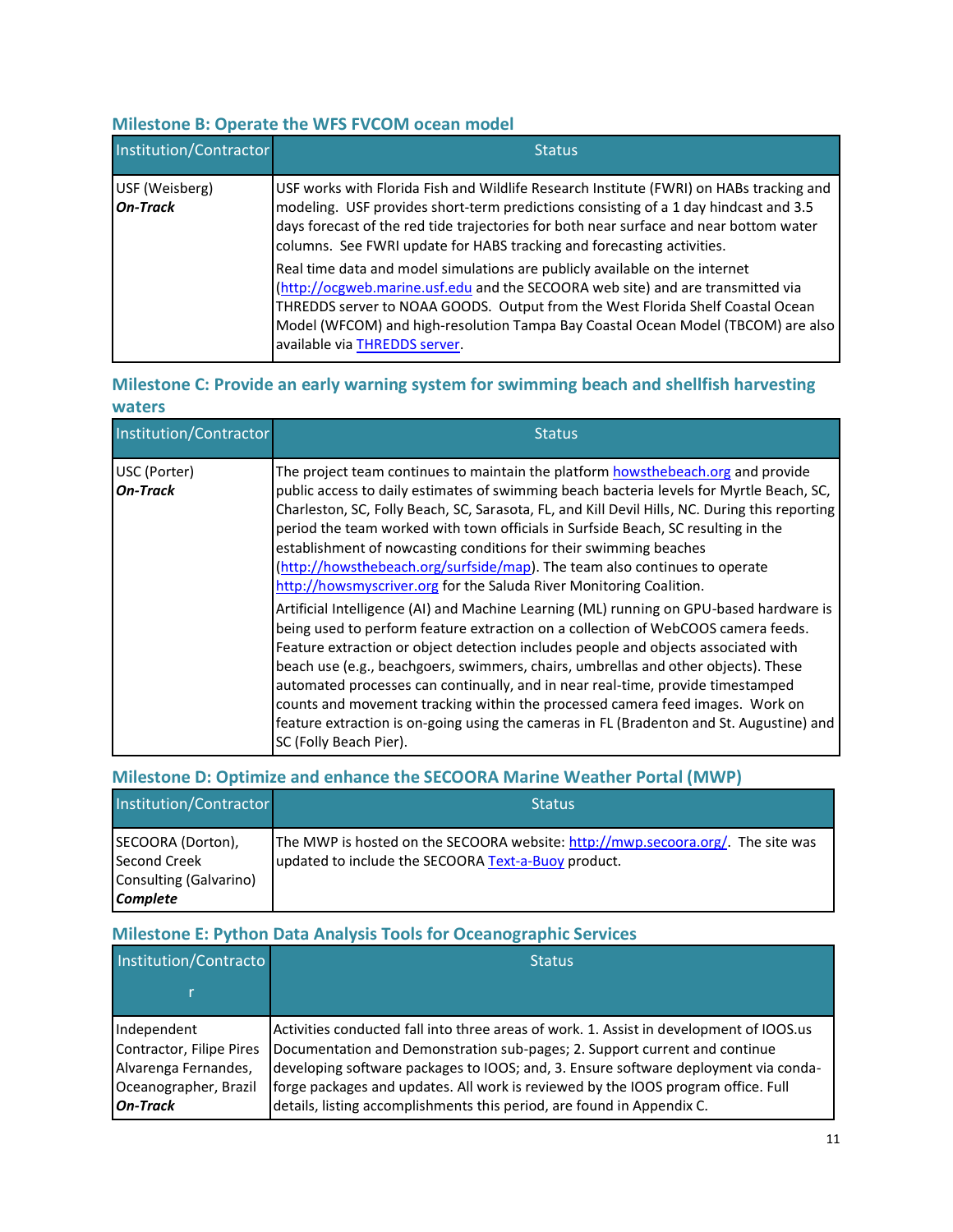## **Milestone F: Special Projects**

| Institution/Contractor                                                            | <b>Status</b>                                                                                                                                                                                                                                                                                                                                                                                                                                                                                                                                                                                                                                                                                                                                                                                                                                                                                                                                                                                                                                                                                                                                        |
|-----------------------------------------------------------------------------------|------------------------------------------------------------------------------------------------------------------------------------------------------------------------------------------------------------------------------------------------------------------------------------------------------------------------------------------------------------------------------------------------------------------------------------------------------------------------------------------------------------------------------------------------------------------------------------------------------------------------------------------------------------------------------------------------------------------------------------------------------------------------------------------------------------------------------------------------------------------------------------------------------------------------------------------------------------------------------------------------------------------------------------------------------------------------------------------------------------------------------------------------------|
| <b>Unmanned Aircraft</b><br>System (UAS) workshop<br>Complete                     | Due to COVID-19 the UAS workshop was conducted as a virtual workshop. SECOORA, in<br>conjunction with NOAA SECART and CariCOOS, hosted the six-session virtual webinar<br>series for Drones in the Coastal Zone. Approximately 750 participants attended the<br>sessions. Participants were from the southeast and US Caribbean and represented<br>federal and state agencies, academic institutions, and private industry. A workshop<br>report is in development.                                                                                                                                                                                                                                                                                                                                                                                                                                                                                                                                                                                                                                                                                  |
| <b>Hollings Scholarship</b><br>On-track                                           | The 2020 Hollings Scholar, Natalie Murphy, is now a SECOORA intern. She is developing<br>"meet the users" stories, which highlight how individuals are using SECOORA funded<br>data. Two stories have been developed and two more stories will be published during<br>the next reporting period:<br><b>SECOORA Partners Work Together for Improved Fishing Forecasts</b><br>٠<br><b>Commercial Fisherman Develops Models with High Frequency Radar Data to</b><br>$\bullet$<br><b>Find Fish</b><br>SECOORA and Mote Marine Laboratory (Michael Crosby) submitted a 2021 Hollings<br>Scholar opportunity to the IOOS Program Office. The opportunity is titled "Public<br>Outreach and Education through the Expansion of Mote Marine Laboratory's Beach                                                                                                                                                                                                                                                                                                                                                                                              |
| (CSI, Muglia)<br><b>On-Track</b>                                                  | Conditions Reporting System (BCRS)".<br>ROWG Meeting Support CSI led the virtual ROWG Meeting Planning team and hosted the meeting November 17-<br>18. Over 100 people participated in the event. CSI personnel are now coordinating a<br>follow-up ROWG in-person meeting for 2021; however, this is dependent on COVID-19<br>travel restrictions.                                                                                                                                                                                                                                                                                                                                                                                                                                                                                                                                                                                                                                                                                                                                                                                                  |
| 2020 Hurricane Glider<br>Deployments (UGA's<br>SkIO, Edwards)<br>On-track         | The two Franklin missions discussed on page 9 were deployed in the SAB for the 2020<br>Hurricane Glider effort. The first mission lasted 26 days (7/29 - 8/23) and the second<br>lasted 33 days (9/18 - 10/20). These missions are included in Appendix B - Glider Days<br>at Sea.                                                                                                                                                                                                                                                                                                                                                                                                                                                                                                                                                                                                                                                                                                                                                                                                                                                                   |
| Navy glider<br>deployments and<br>recoveries (SECOORA<br>Glider team)<br>On-track | The SECOORA glider team deployed two Navy gliders and monitored them daily and<br>interacted with the NAVO glider operations center at Stennis on a weekly basis. The<br>team recovered one glider off of Georgia. The glider suffered significant tail damage<br>several weeks into the mission. After recovery it was evaluated and shipped back to<br>Stennis. The second Navy glider suffered a malfunction and is presumed lost at sea.                                                                                                                                                                                                                                                                                                                                                                                                                                                                                                                                                                                                                                                                                                         |
| Observatory (USC<br>Beaufort, Montie)<br>On-track                                 | 10OS/NOPP Soundscape The project team maintains a non real-time estuarine soundscape observatory in coastal<br>SC. The team's passive acoustic array is deployed in estuaries where in-situ data is<br>collected by NERRS, USGS, and USC Beaufort. Nine mooring platforms, with acoustic<br>receivers and water temperature loggers, make up the soundscape observatory: 3 in the<br>May River, 1 in Chechessee Creek, 1 in Colleton River, 3 in Charleston Harbor and 1 in<br>North Inlet-Winyah Bay (NI-WB). The South Carolina Department of Natural Resources<br>(SCDNR) assists with servicing Charleston Harbor and NI-WB platforms. All 9 stations<br>were serviced twice (instruments swapped and moorings cleaned) during the reporting<br>period. Using collected data, the team manually reviewed 18,332 wav files for biological<br>sounds and noise occurrences. Data from the May River and Charleston Harbor will be<br>used to compare anthropogenic noise levels as well as identify fish species. Finally, the<br>project team is working with SECOORA to create a soundscapes webpage for K-12<br>educators and public audiences. |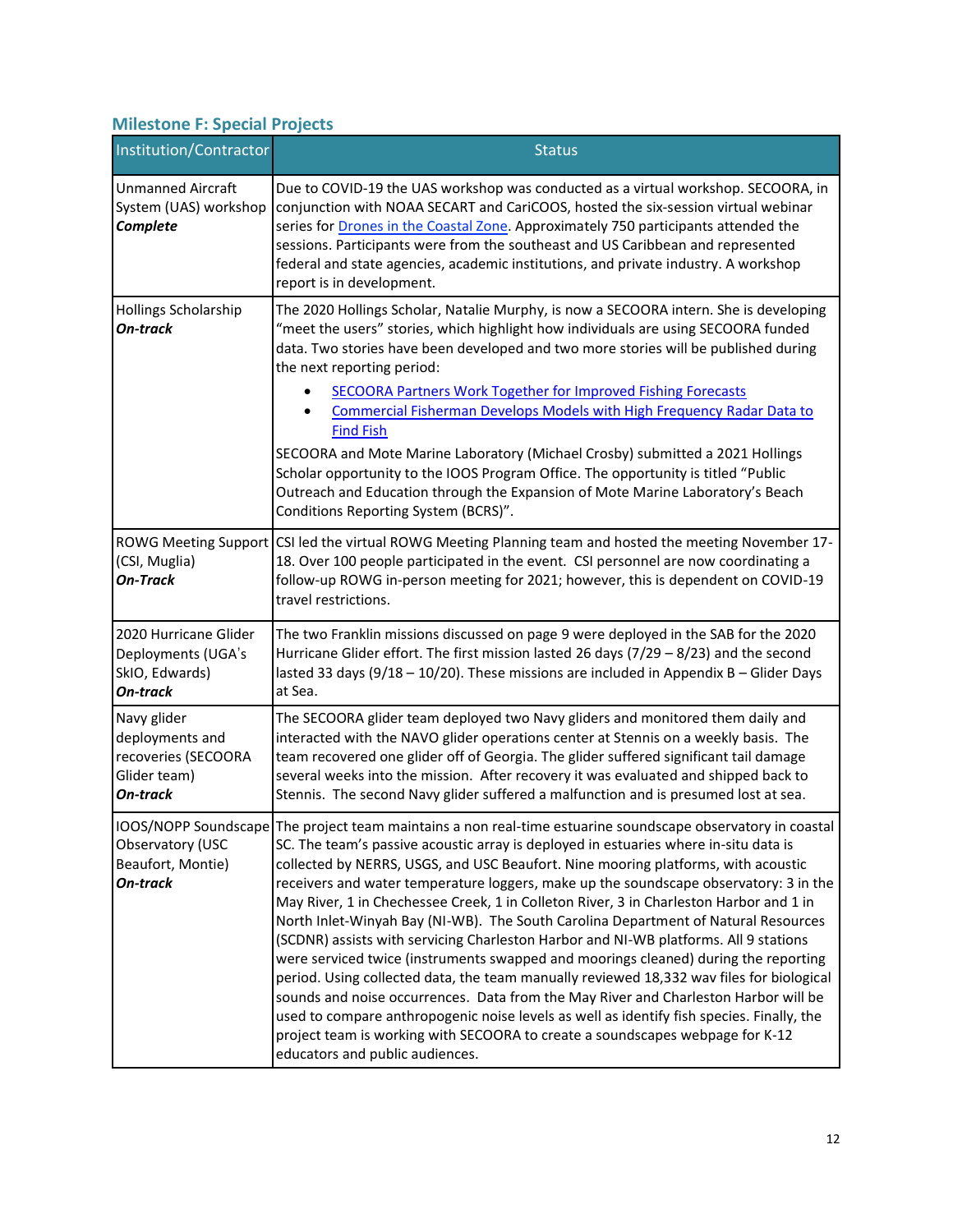| Institution/Contractor                                                                                                                                                                | <b>Status</b>                                                                                                                                                                                                                                                                                                                                                                                                                                                                                                                                                                                                                                                                                                                                                                                                                                                                                                                                                                                                                                                                                                                                                                                                                                                                                                                                                                                                                                                                                                                                                                                                                                                                                                                                                                                                                                                                                                                                                                  |
|---------------------------------------------------------------------------------------------------------------------------------------------------------------------------------------|--------------------------------------------------------------------------------------------------------------------------------------------------------------------------------------------------------------------------------------------------------------------------------------------------------------------------------------------------------------------------------------------------------------------------------------------------------------------------------------------------------------------------------------------------------------------------------------------------------------------------------------------------------------------------------------------------------------------------------------------------------------------------------------------------------------------------------------------------------------------------------------------------------------------------------------------------------------------------------------------------------------------------------------------------------------------------------------------------------------------------------------------------------------------------------------------------------------------------------------------------------------------------------------------------------------------------------------------------------------------------------------------------------------------------------------------------------------------------------------------------------------------------------------------------------------------------------------------------------------------------------------------------------------------------------------------------------------------------------------------------------------------------------------------------------------------------------------------------------------------------------------------------------------------------------------------------------------------------------|
| OTN/ATN<br><b>On-Track</b>                                                                                                                                                            | SECOORA contracts with Joy Young, Fisheries Data Solutions and Chris Kalinowsky,<br>Georgia Department of Natural Resources, in support of ATN. Progress reports from<br>Young and Kalinowsky have been submitted to the IOOS ATN manager. These reports<br>are included in Appendix D.                                                                                                                                                                                                                                                                                                                                                                                                                                                                                                                                                                                                                                                                                                                                                                                                                                                                                                                                                                                                                                                                                                                                                                                                                                                                                                                                                                                                                                                                                                                                                                                                                                                                                        |
| Regional Ocean Data<br>On-track                                                                                                                                                       | The following work associated with Regional Ocean Partnership funds was completed:<br>Steering Committee meetings were held in June, July, August, and November.<br>$\circ$<br>The committee developed a comprehensive list of stakeholders interested in<br>$\circ$<br>sand resources including beach advocate groups, state agencies, federal<br>agencies, academics, and engineering firms. The TNC conducted 10 interviews<br>with stakeholder representatives to better understand the use of existing sand<br>resources and gaps/opportunities for enhancements.<br>The information gained from the interviews has been organized into an outline<br>$\circ$<br>and will be developed into a sand resource white paper and translated into a<br>Story Map that can be shared with interested parties. The Story Map will<br>visually describe why sand is an important resource across the region and<br>provide links to existing work.<br>Data products developed as a result of these activities includes:<br>$\bullet$<br>Outline of the final white paper, Sand Data and Management in the Southeast,<br>$\circ$<br>has been completed.<br>A plan for future continuation of the work:<br>$\bullet$<br>The SECOORA 2020 RFP to Enhance Regional Ocean Data Sharing was released<br>$\circ$<br>in September with proposals due October 31. Twelve proposals were<br>submitted to the opportunity. SECOORA will fund 3 proposals. The award<br>recipients are Joy Young (FACT Network), Natalie Nelson (NCSU), and Mary<br>Conley (TNC).<br>Final white paper based on the outline<br>$\circ$<br>Story map translation of the white paper<br>$\circ$<br>SECOORA webinar on the project - Feb. 23, 2021<br>$\circ$<br>New relationships that were established<br>$\bullet$<br>The individual steering team members are stakeholders of SECOORA, but the<br>$\circ$<br>steering committee is a new group, focused on collaboration among state and<br>federal agencies. |
| Compilation of<br>Environmental, Threats,<br>and Animal Data for<br><b>Cetacean Population</b><br><b>Health Analyses</b><br>(CETACEAN), SECOORA<br>and Axiom Data Science<br>On-track | The CETACEAN team is comprised of an Executive Committee, a Steering Committee,<br>and an Implementation Team. The goal is to develop a data platform that provides<br>user-friendly access to datasets that can be used to assess the health of whales and<br>dolphins and identify stressors that threaten them. Axiom representatives are on the<br>Implementation team which meets weekly and participates in Steering Committee<br>meetings. Axiom submitted a pre-proposal to the National Fish and Wildlife Foundation<br>to update Gulfmap and move it to the cloud. Gulfmap is a prototype marine mammal<br>health and monitoring analysis platform with data stored in an Access database. The<br>CETACEAN team would like for the Gulfmap data to be incorporated into its platform,<br>but first it needs to be in a more usable format and location. NFWF asked Axiom to<br>submit a full proposal as it will align well with the CETACEAN goals.                                                                                                                                                                                                                                                                                                                                                                                                                                                                                                                                                                                                                                                                                                                                                                                                                                                                                                                                                                                                                 |
| Coordination of SOCAN<br>activities (Treml)<br>On-track                                                                                                                               | The SOCAN Executive Team, which includes Dr. Janet Reimer, Dr. Emily Hall, and Megan<br>Treml, met on the following dates: 7/23, 8/6, 9/8, 9/22, 10/1, 10/29, 11/17. The team<br>planned and hosted a Town Hall through the OAIE website on September 10, 2020 with<br>over 70 attendees. The team provided an introduction to SOCAN and an overview of OA<br>and the general Southeast state of knowledge and research efforts. The Town Hall also                                                                                                                                                                                                                                                                                                                                                                                                                                                                                                                                                                                                                                                                                                                                                                                                                                                                                                                                                                                                                                                                                                                                                                                                                                                                                                                                                                                                                                                                                                                            |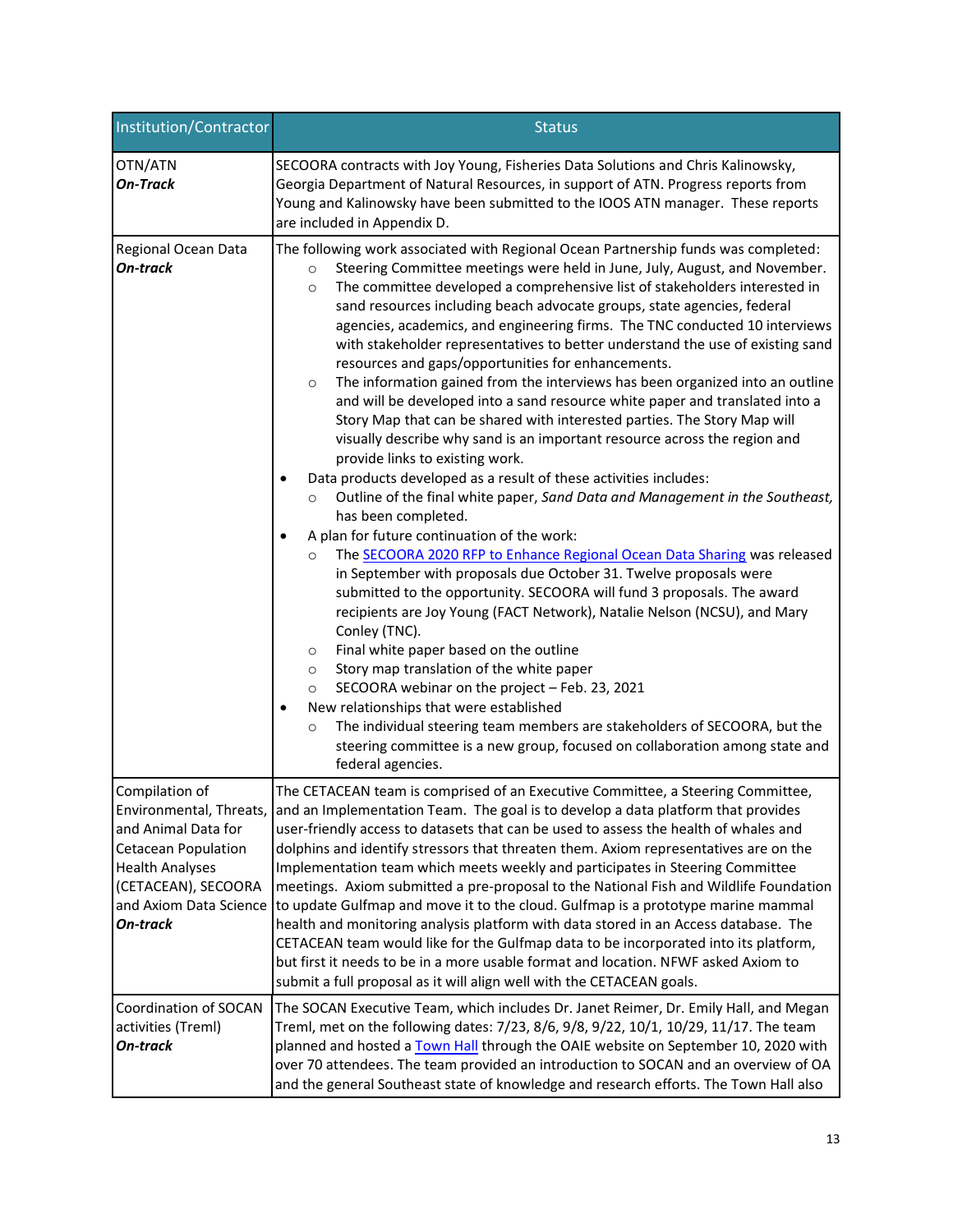| Institution/Contractor                                                                         | <b>Status</b>                                                                                                                                                                                                                                                                                                                                                                                                                                                                                                                                                                                                                                                                                                                                                                                                                                                                                                                                                                                                                                                                                                                                                                                                                                                                                                                                                                                                                                                                                                                                                                                                                                                                                                                                                                                                                                                                                                                                                    |
|------------------------------------------------------------------------------------------------|------------------------------------------------------------------------------------------------------------------------------------------------------------------------------------------------------------------------------------------------------------------------------------------------------------------------------------------------------------------------------------------------------------------------------------------------------------------------------------------------------------------------------------------------------------------------------------------------------------------------------------------------------------------------------------------------------------------------------------------------------------------------------------------------------------------------------------------------------------------------------------------------------------------------------------------------------------------------------------------------------------------------------------------------------------------------------------------------------------------------------------------------------------------------------------------------------------------------------------------------------------------------------------------------------------------------------------------------------------------------------------------------------------------------------------------------------------------------------------------------------------------------------------------------------------------------------------------------------------------------------------------------------------------------------------------------------------------------------------------------------------------------------------------------------------------------------------------------------------------------------------------------------------------------------------------------------------------|
|                                                                                                | included a series of lightning talks on OA impacts on estuaries, coastal hazards, harmful<br>algal blooms, corals, and aquaculture.                                                                                                                                                                                                                                                                                                                                                                                                                                                                                                                                                                                                                                                                                                                                                                                                                                                                                                                                                                                                                                                                                                                                                                                                                                                                                                                                                                                                                                                                                                                                                                                                                                                                                                                                                                                                                              |
|                                                                                                | SOCAN has finalized membership in the science and stakeholder working groups. Emily<br>Hall will lead the science working group, which will focus on proposal development,<br>information sharing, and developing a list of OA data sources in the SE. Janet Reimer will<br>lead the stakeholder working group that will develop a new OA webinar series.                                                                                                                                                                                                                                                                                                                                                                                                                                                                                                                                                                                                                                                                                                                                                                                                                                                                                                                                                                                                                                                                                                                                                                                                                                                                                                                                                                                                                                                                                                                                                                                                        |
| Southeast and<br>Caribbean Disaster<br>Resilience Partnership<br>(SCDRP)<br><b>On-Track</b>    | The SCDRP is developing a strategic plan for the organization. Working with the<br>Advisory Board, this plan outlines the main goals and associated key strategies and<br>forms the basis of the workplan for the coming year. This plan is in a final drafting stage.<br>As part of the strategic plan, the Advisory Board has also developed a membership<br>structure for the SCDRP in order to formalize the membership and assure investment in<br>the organization by partners and members. As part of this effort, the Advisory Board<br>stood up a development committee charged with identifying and building strategies for                                                                                                                                                                                                                                                                                                                                                                                                                                                                                                                                                                                                                                                                                                                                                                                                                                                                                                                                                                                                                                                                                                                                                                                                                                                                                                                            |
|                                                                                                | long-term support for the SCDRP<br>The SCDRP began planning the winter meeting to be held January 26-28, 2021. This will<br>be a virtual event. The 13-member Meeting Planning Committee began meeting in<br>August. The agenda and meeting information are available here:<br>https://www.sdrp.secoora.org/2021meeting.                                                                                                                                                                                                                                                                                                                                                                                                                                                                                                                                                                                                                                                                                                                                                                                                                                                                                                                                                                                                                                                                                                                                                                                                                                                                                                                                                                                                                                                                                                                                                                                                                                         |
| Additional<br>Observations: OTT<br>Biology pilot project.<br>(SCDNR, Axiom)<br><b>On-track</b> | Beginning in 2018, SECOORA, Axiom, SC DNR, and SAFMC have worked together to<br>migrate a subset of the SEAMAP-SA surveys from the seamap.org portal to the SECOORA<br>data portal. The goal of this project is to increase user interoperability and responsive<br>system management over the current seamap.org system. During this performance<br>period the following activities are underway:<br>Support the final integration of long-term living marine resource survey data types<br>$\bullet$<br>from SEAMAP-SA into the SECOORA data portal. This includes:<br>Expand the data tables and code tables to add a Tagging table (which houses<br>$\circ$<br>tagging and recapture information for a variety of fish and elasmobranchs<br>encountered in SEAMAP-SA surveys) and a Turtle table (which houses life<br>history and tagging information for sea turtles encountered by the Coastal<br>Trawl Survey; Goal #1 final integration). These ancillary tables provide essential<br>information on movements, longevity, and demographics for species of<br>management interest.<br>Inclusion of data and related code tables that are consistent with the current<br>database structure, Darwin Core standards, and primary keys. User access to<br>these tables is being designed in a manner consistent with access to other<br>survey data to capitalize on existing programming. SCDNR data management<br>staff are working with Axiom to develop Darwin Core headers and convert these<br>tables to the new Darwin Core standards<br>Support expansion of long-term living marine resource survey data availability in<br>the SECOORA data portal.<br>o SCDNR biologists are preparing and formatting new data for the existing tables<br>already included in the SECOORA system and provide updates to Axiom. These<br>updates include new sampling data, biological weights and lengths,<br>hydrographic data, and updated ages and maturity. |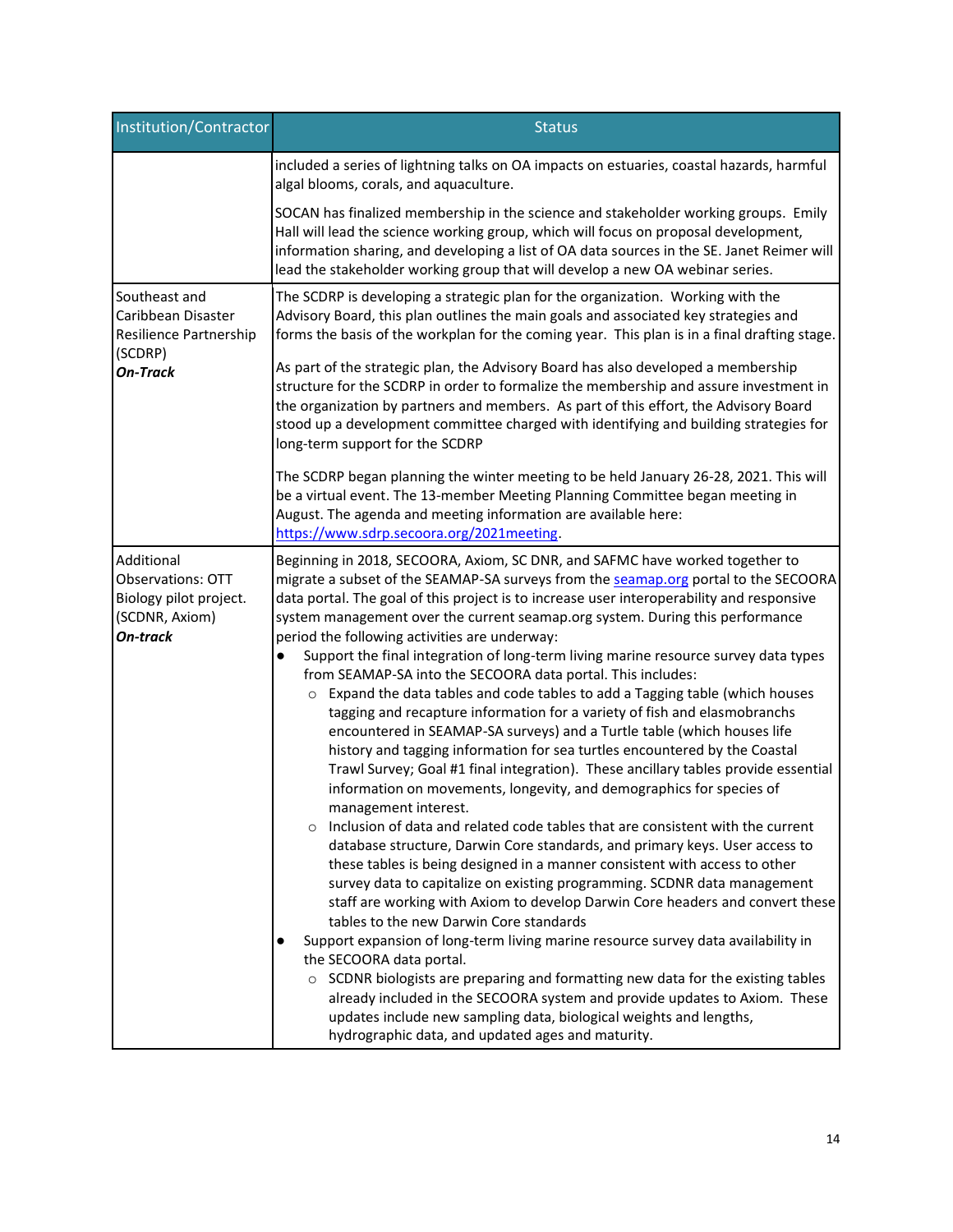| Institution/Contractor        | <b>Status</b>                                                                                                                                                                                                                                                                                                                                                                                                                                                                                                                                                                                                                                                                                                      |
|-------------------------------|--------------------------------------------------------------------------------------------------------------------------------------------------------------------------------------------------------------------------------------------------------------------------------------------------------------------------------------------------------------------------------------------------------------------------------------------------------------------------------------------------------------------------------------------------------------------------------------------------------------------------------------------------------------------------------------------------------------------|
| Initiative<br><b>On-Track</b> | Additional Observations SECOORA hosted competitive mini-proposal opportunities in Year 5.<br>As mentioned on page 13, the SECOORA 2020 RFP to Enhance Regional Ocean Data<br>Sharing was released in September with proposals due October 31. Twelve<br>proposals were submitted to the opportunity. SECOORA will fund 3 proposals. The<br>award recipients are Joy Young (FACT Network), Natalie Nelson (NCSU), and Mary<br>Conley (TNC).<br>The SECOORA 2020 Request for Proposals to Fill Regional Product and<br>$\bullet$<br>Observational Gaps was released in October with proposals due November 30.<br>These proposals are being reviewed in December and award recipients announced<br>in early January. |

## **Goal 5: Initiate new operational products to meet additional user needs**

## **Milestone A: Implement a HAB forecasting system for the WFS.**

| Institution/Contractor                                                                                                                            | <b>Status</b>                                                                                                                                                                                                                                                                                                                                                                                                                                                                                                                                                                                                                                                                                     |
|---------------------------------------------------------------------------------------------------------------------------------------------------|---------------------------------------------------------------------------------------------------------------------------------------------------------------------------------------------------------------------------------------------------------------------------------------------------------------------------------------------------------------------------------------------------------------------------------------------------------------------------------------------------------------------------------------------------------------------------------------------------------------------------------------------------------------------------------------------------|
| Florida Fish and Wildlife<br>Research Institute<br>(FWRI) (Hubbard)<br><b>On-track but sampling</b><br>cruises are working at<br>reduced capacity | The bimonthly NOAA/AOML cruises that sample from Miami through the Florida Straits<br>and along the WFS were temporarily paused through July due to Covid-19. Cruises were<br>conducted in August and October but with a small science crew and reduced activities to<br>allow for extra safety precautions. The red tide alga, Karenia brevis, was not prevalent<br>during either survey. Remote sensing data was provided by USF prior to and during the<br>cruises to allow for adaptive sampling and helped determine the final cruise plan. Short-<br>term predictive forecasts provided by USF provided further informed cruise sampling<br>and the understanding of the ocean circulation. |
|                                                                                                                                                   | An upswing in the number of locations reporting K. brevis cells and an increased<br>concentration of cells occurred in southwest FL following the passage of Eta in early<br>November. The December AOML survey and a modified plan to permit trace metal<br>sampling will be conducted. It is anticipated that bloom levels (>100,000 cells/L) will be<br>observed during the December survey.                                                                                                                                                                                                                                                                                                   |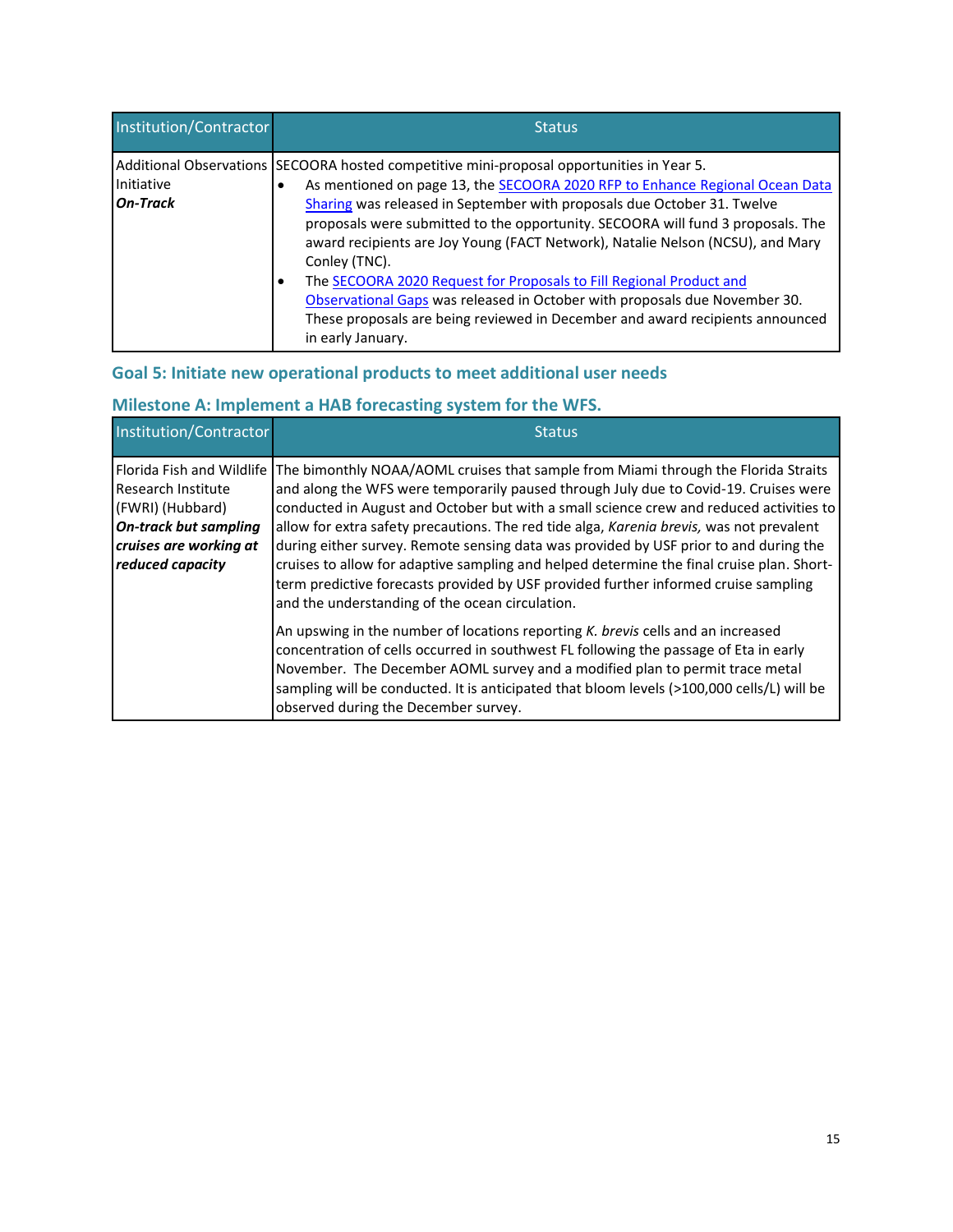**Goal 6: Continue building critical elements of the observing system by adding biogeochemical and marine sound sensors, and HFRs**

## **Milestone A: Implement a regional ocean sound observing initiative to characterize and measure sources of sound production and establish acoustic baseline levels.**

| Institution/Contractor                                        | <b>Status</b>                                                                                                                                                                                                                                                                                                                                                                                                                                                                                                                                                                                                                                                                                                                                                                  |
|---------------------------------------------------------------|--------------------------------------------------------------------------------------------------------------------------------------------------------------------------------------------------------------------------------------------------------------------------------------------------------------------------------------------------------------------------------------------------------------------------------------------------------------------------------------------------------------------------------------------------------------------------------------------------------------------------------------------------------------------------------------------------------------------------------------------------------------------------------|
| <b>Mote Marine</b><br>Laboratory (Locasio)<br><b>On-Track</b> | Continued review and classification of acoustic signals for black and red grouper to build<br>training libraries for machine learning algorithm development. The majority of over<br>2,500 files were reviewed and classified/labeled by interns/volunteers. Approximately<br>30% of these were then reviewed by Dr. Locascio for quality assurance. Of these<br>approximately 40% had partial or complete labeling errors. This varied somewhat based<br>on call types. The high error rate reflects the learning curve associated with properly<br>labeling fish vocalizations to level of accuracy required for ML/AI purposes. Dr. Locascio<br>has been correcting and adding to this library and expects to be at the original goal of<br>2,000 qc'd calls by early 2021. |
|                                                               | <b>Student engagement:</b> The graduate student engaged on the project has proposed the<br>use of a transfer learning algorithm to use on the first batch of labeled files. The transfer<br>learning algorithm will be used to detect calls and to an extent automate the library<br>building process. She has communicated with Jesse Lopez, Axiom Data Science, who will<br>assist with the planned AI work.                                                                                                                                                                                                                                                                                                                                                                 |

#### Institution/Contractor Status Status Status Status Status Status Status Status Status Status Status Status Status Status Status Status Status Status Status Status Status Status Status Status Status Status Status Status Sta Florida Institute of **Technology** (FIT)/Lazarus *On-Track* FIT had to withdraw the request to deploy the HFR at Patrick Air Force Base as the Base would not allow FIT to position the antenna on or east of the dunes. Dr. Lazarus is working with Indian River County Parks personnel to establish an HFR location at Treasure Shores Park. A land use agreement between FIT and the Park has been signed. Final approval from the County is required before installation can begin. Environmental Compliance consultations have been completed. A second location at Hightower Park looks promising. The PI has been in touch with the park staff and is planning a site visit in mid-December. SkIO/Savidge *CNS – On-Track KSC – Delayed* Through the Fill the Gaps campaign, SkIO purchased two used WERA. SkIO will deploy the WERA at Kennedy Space Center (KSC) and Canaveral National Seashore (CNS) in FL. The required research permit for Canaveral National Seashore has been approved and the associated Environmental Compliance consultations have been completed. Site installation will begin in February 2021. KSC requires a land-use agreement between NOAA – NASA before an HFR can be deployed at this site. Oriana Villar, IOOS Regional Coordinator and John Hueckel, NASA KSC, are drafting the land-use agreement. The Environmental Compliance questionnaire for this site has been submitted to the IOOS office. At this time, the KSC site is delayed due to COVID-19. KSC is only allowing essential personnel so the land use agreement will not be signed until KSC allows access to the facilities. FAU HFR Support (Baxley) *Complete* All CODAR supply items requested by Dr. Baxley were purchased and shipped to FAU.

## **Milestone B: Install and operate new HFRs**

### **2) Scope of Work**

Scope of work is as described in the Year 5 [Statement of Work.](https://secoora.org/wp-content/uploads/2020/09/0-MASTER-YEAR-5-DESCOPE-ALL-COMBINED.pdf)